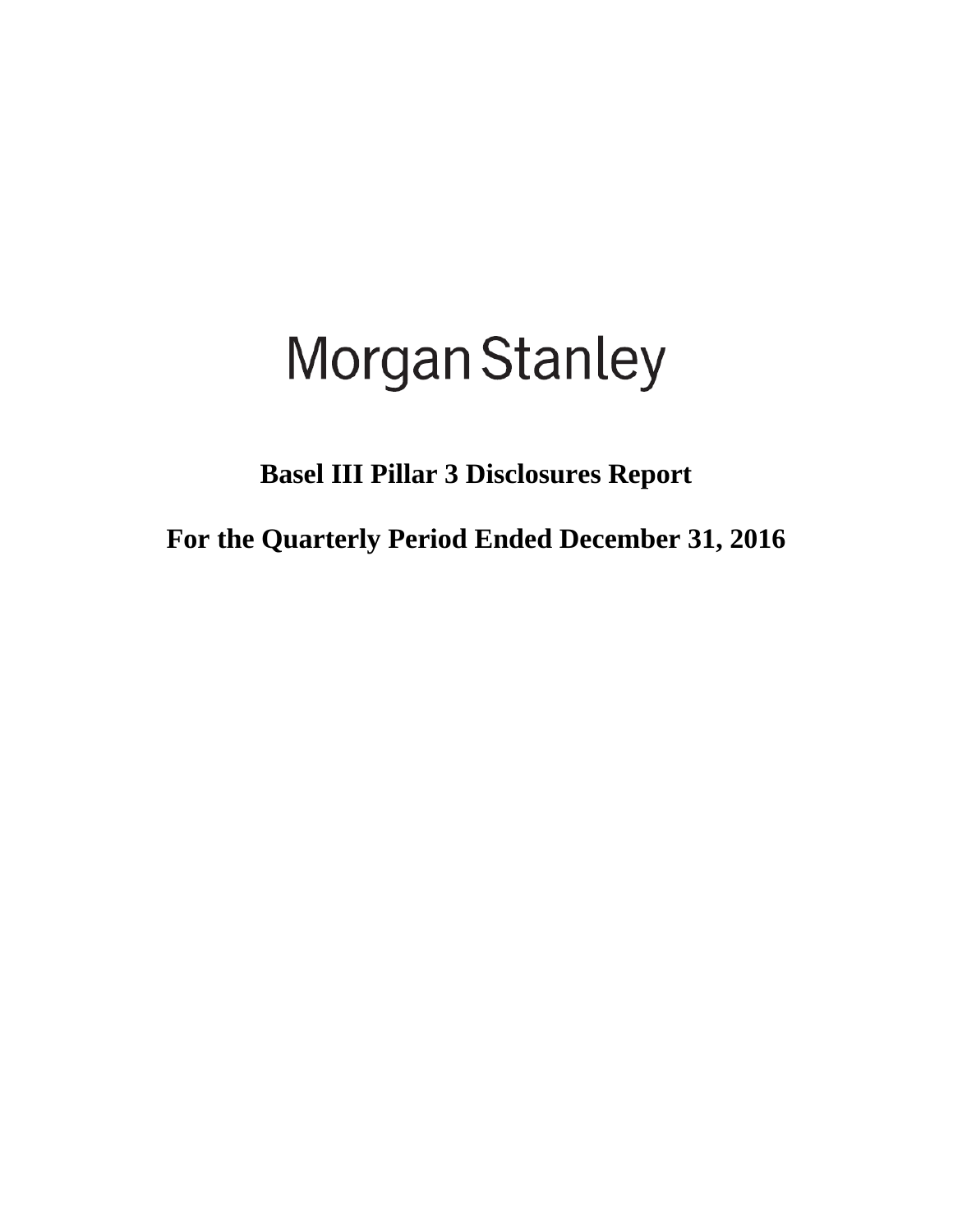# Morgan Stanley

# BASEL III PILLAR 3 DISCLOSURES REPORT

*For the quarterly period ended December 31, 2016*

|     | <b>Table of Contents</b>                                                                      | Page           |
|-----|-----------------------------------------------------------------------------------------------|----------------|
| 1   | Morgan Stanley                                                                                |                |
| 2   | Capital Framework                                                                             | 1              |
| 3   | Capital Structure                                                                             | $\overline{2}$ |
| 4   | Capital Adequacy                                                                              | $\mathfrak{2}$ |
| 5   | <b>Credit Risk</b>                                                                            | 4              |
| 5.1 | Credit Risk: General Disclosures                                                              | 4              |
| 5.2 | Credit Risk: General Disclosure for Impaired Loans                                            | 7              |
| 5.3 | Portfolios Subject to Internal Ratings-Based Risk-Based Capital Formulas                      | 8              |
| 5.4 | General Disclosure for Wholesale Counterparty Credit Risk of Derivative Contracts, Repo-Style |                |
|     | <b>Transactions and Margin Lending</b>                                                        | 10             |
| 5.5 | <b>Credit Risk Mitigation</b>                                                                 | 12             |
| 6   | Equities Not Subject to Market Risk Capital Rule                                              | 13             |
| 7   | <b>Securitization Exposures</b>                                                               | 14             |
| 7.1 | Accounting and Valuation                                                                      | 15             |
| 7.2 | Securitization and Resecuritization Exposures in the Banking Book                             | 15             |
| 7.3 | Securitization and Resecuritization Exposures in the Trading Book                             | 17             |
| 8   | <b>Interest Rate Risk Sensitivity Analysis</b>                                                | 18             |
| 9   | <b>Market Risk</b>                                                                            | 18             |
| 9.1 | Model Methodology, Assumptions and Exposure Measures                                          | 19             |
| 9.2 | <b>Model Limitations</b>                                                                      | 20             |
| 9.3 | <b>Model Validation</b>                                                                       | 21             |
| 9.4 | <b>Regulatory VaR Backtesting</b>                                                             | 21             |
| 9.5 | <b>Covered Positions</b>                                                                      | 21             |
| 9.6 | <b>Stress Testing of Covered Positions</b>                                                    | 22             |
| 10  | <b>Operational Risk</b>                                                                       | 22             |
| 11  | Supplementary Leverage Ratio                                                                  | 23             |
| 12  | Disclosure Map                                                                                | 25             |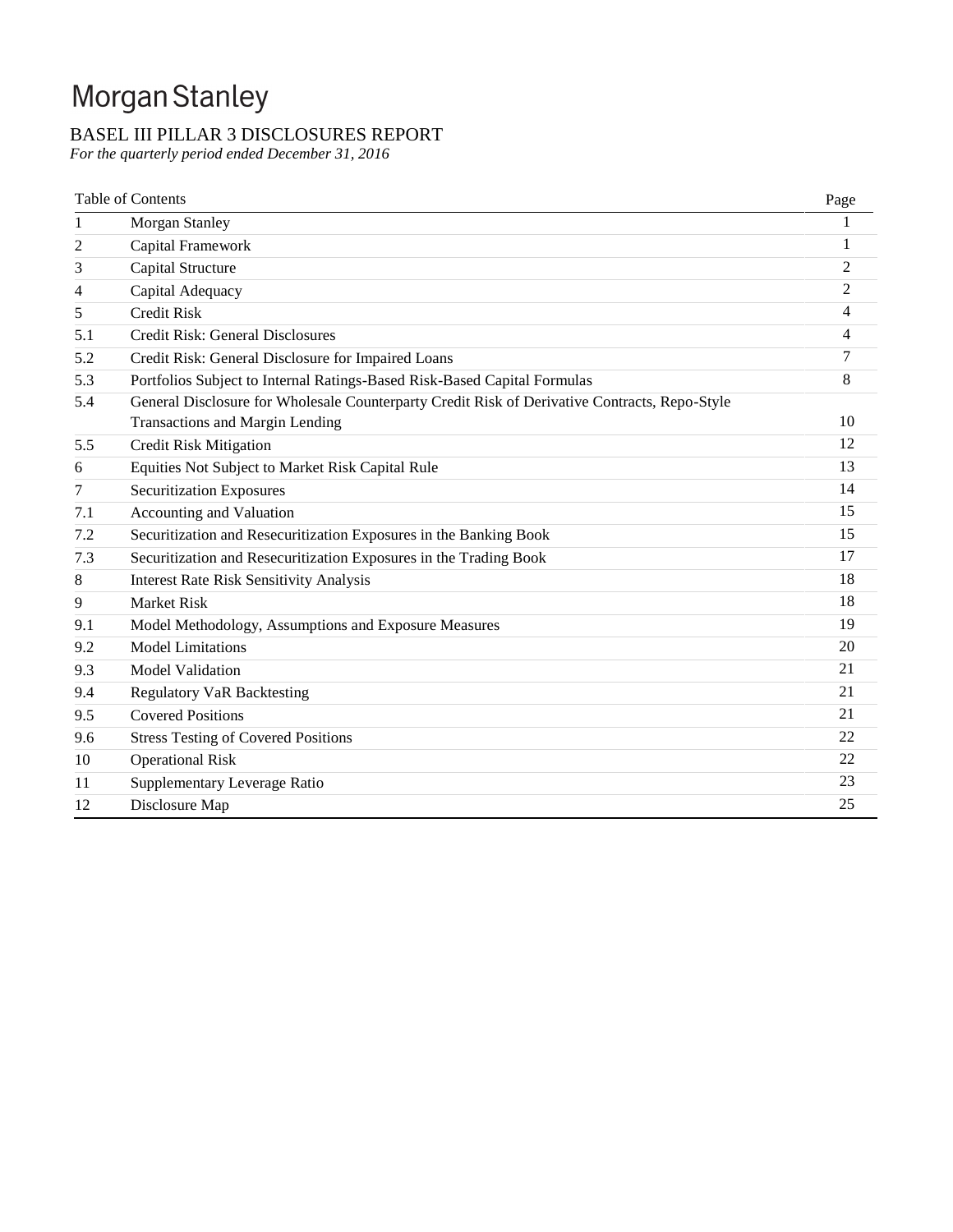# **1. Morgan Stanley**

Morgan Stanley is a global financial services firm that, through its subsidiaries and affiliates, provides a wide variety of products and services to a large and diversified group of clients and customers, including corporations, governments, financial institutions, and individuals. Unless the context otherwise requires, the terms "Morgan Stanley" or the "Firm" mean Morgan Stanley (the "Parent") together with its consolidated subsidiaries.

Morgan Stanley was originally incorporated under the laws of the State of Delaware in 1981, and its predecessor companies date back to 1924. The Firm is a financial holding company under the Bank Holding Company Act of 1956, as amended (the "BHC Act"), and is subject to the regulation and oversight of the Board of Governors of the Federal Reserve System (the "Federal Reserve").

The Firm conducts its business from its headquarters in and around New York City, its regional offices and branches throughout the United States of America ("U.S."), and its principal offices in London, Tokyo, Hong Kong, and other world financial centers. The basis of consolidation for accounting and regulatory purposes is materially the same. The Federal Reserve establishes capital requirements for the Firm, including well-capitalized standards, and evaluates the Firm's compliance with such capital requirements. The Office of the Comptroller of the Currency (the "OCC") establishes similar capital requirements and standards for the Firm's U.S. bank operating subsidiaries Morgan Stanley Bank, N.A. and Morgan Stanley Private Bank, National Association (collectively, "U.S. Bank Subsidiaries").

At December 31, 2016, the Firm's insurance subsidiaries surplus capital included in the total capital of the consolidated group was \$26 million. At December 31, 2016, none of the Firm's subsidiaries had capital less than the minimum required capital amount. For descriptions of the Firm's business, see "Business" in Part I, Item 1 of the Firm's Annual Report on Form 10-K for the year ended December 31, 2016 ("2016 Form 10-K").

#### **2. Capital Framework**

In December 2010, the Basel Committee on Banking Supervision ("Basel Committee") established a new risk-based capital, leverage ratio, and liquidity framework, known as "Basel III." In July 2013, the U.S. banking regulators issued a final rule to implement many aspects of Basel III ("U.S. Basel III"). Although the Firm and its U.S. Bank Subsidiaries became subject to U.S. Basel III beginning on January 1, 2014, certain requirements of U.S. Basel III will be phased in over several years. On February 21, 2014, the Federal Reserve and the OCC approved the Firm's and its U.S. Bank Subsidiaries' respective use of the U.S. Basel III advanced internal ratings-based approach for determining credit risk capital requirements and advanced measurement approaches for determining operational risk capital requirements to calculate and publicly disclose their risk-based capital ratios beginning with the second quarter of 2014, subject to the "capital floor" discussed below (the "Advanced Approach"). As a U.S. Basel III Advanced Approach banking organization, the Firm is required to compute risk-based capital ratios using both (i) standardized approaches for calculating credit risk weighted assets ("RWAs") and market risk RWAs (the "Standardized Approach"); and (ii) an advanced internal ratings-based approach for calculating credit risk RWAs, an advanced measurement approach for calculating operational risk RWAs, and an advanced approach for market risk RWAs calculated under U.S. Basel III. For a further discussion of the regulatory capital framework applicable to the Firm, see "Management's Discussion and Analysis of Financial Condition and Results of Operations ("MD&A")—Liquidity and Capital Resources—Regulatory Requirements" in Part II, Item 7 of the 2016 Form 10-K.

U.S. Basel III requires banking organizations that calculate risk-based capital ratios using the Advanced Approach, including the Firm, to make qualitative and quantitative disclosures regarding their capital and RWAs on a quarterly basis ("Pillar 3 Disclosures"). This report contains the Firm's Pillar 3 Disclosures for its credit, market and operational risks for the quarter ended December 31, 2016, in accordance with the U.S. Basel III, 12 C.F.R. § 217.171 through 217.173 and 217.212.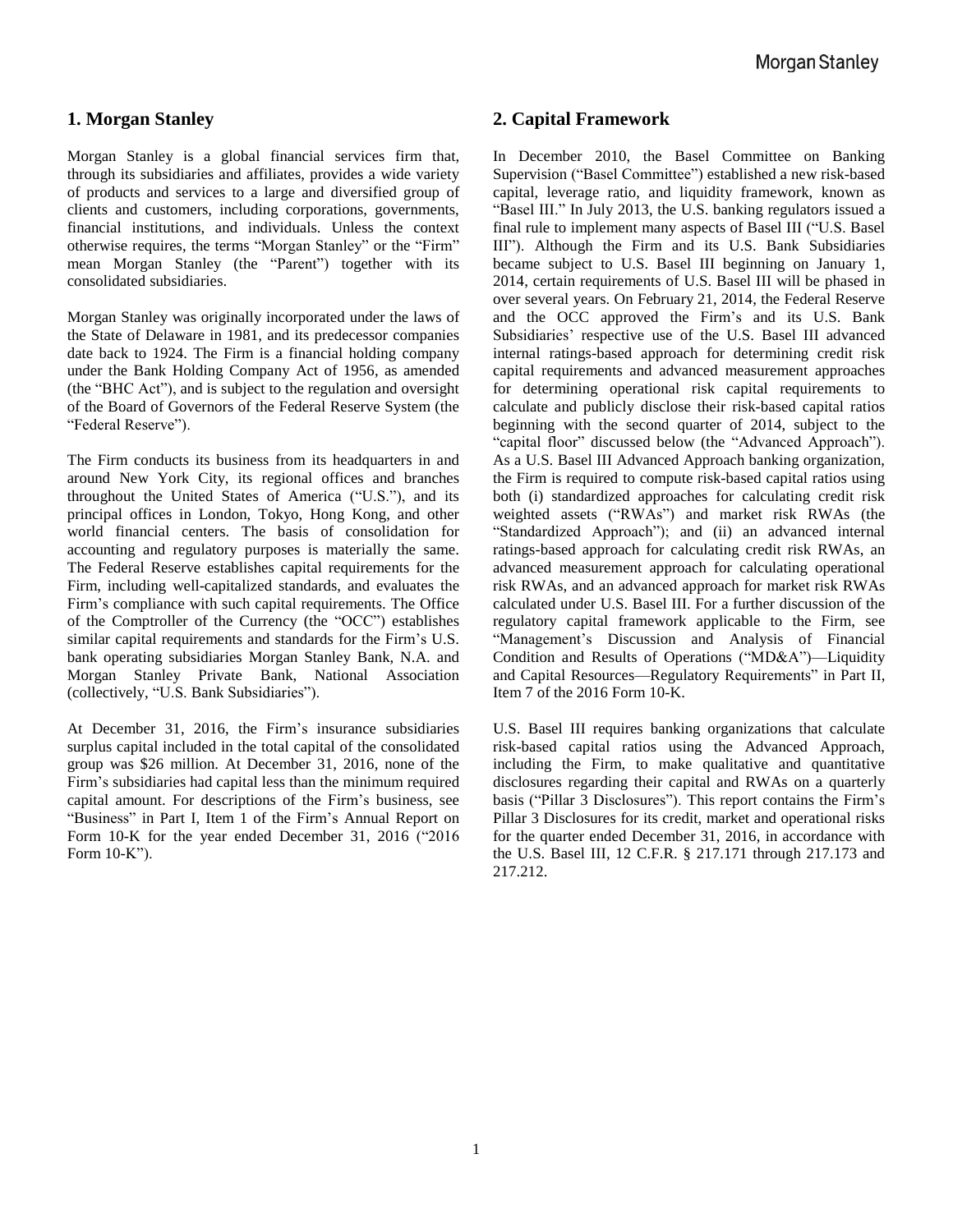The Firm's Pillar 3 Disclosures are not required to be, and have not been, audited by the Firm's independent registered public accounting firm. The Firm's Pillar 3 Disclosures were based on its current understanding of U.S. Basel III and other factors, which may be subject to change as the Firm receives additional clarification and implementation guidance from regulators relating to U.S. Basel III, and as the interpretation of the final rule evolves over time. Some measures of exposures contained in this report may not be consistent with accounting principles generally accepted in the U.S. ("U.S. GAAP"), and may not be comparable with measures reported in the 2016 Form 10-K.

# **3. Capital Structure**

The Firm has issued a variety of capital instruments to meet its regulatory capital requirements and to maintain a strong capital base. These capital instruments include common stock that qualifies as Common Equity Tier 1 capital, noncumulative perpetual preferred stock that qualifies as Additional Tier 1 capital, and subordinated debt that qualifies as Tier 2 capital, each under U.S. Basel III. For a discussion of the Firm's capital instruments, see Note 11 (Borrowings and Other Secured Financings) and Note 15 (Total Equity) to the consolidated financial statements in Part II, Item 8 as well as "MD&A—Liquidity and Capital Resources—Regulatory Requirements—Regulatory Capital Requirements" in Part II, Item 7 of the 2016 Form  $10$ -K.<sup>1</sup>

# **4. Capital Adequacy**

Capital strength is fundamental to the Firm's operation as a credible and viable market participant. To assess the amount of capital necessary to support the Firm's current and prospective risk profile, which ultimately informs the Firm's capital distribution capacity, the Firm determines its overall capital requirement under normal and stressed operating environments, both on a current and forward-looking basis. For a further discussion on the Firm's required capital framework, see "MD&A—Liquidity and Capital Resources— Regulatory Requirements—Attribution of Average Common Equity according to the Required Capital Framework" in Part II, Item 7 of the 2016 Form 10-K.

In determining its overall capital requirement, the Firm classifies its exposures as either "banking book" or "trading book." Banking book positions, which may be accounted for at amortized cost, lower of cost or market, fair value or under the equity method, are subject to credit risk capital requirements which are discussed in Section 5 "Credit Risk" included herein. Trading book positions represent positions that the Firm holds as part of its market-making and underwriting businesses. These positions, which reflect assets or liabilities that are accounted for at fair value, and certain banking book positions which are subject to both credit risk and market risk charges, (collectively, "covered positions") as well as certain non-covered positions included in Value-at-Risk ("VaR"), are subject to market risk capital requirements, which are discussed in Section 9 "Market Risk" included herein. Some trading book positions, such as derivatives, are also subject to counterparty credit risk capital requirements. Credit and market risks related to securitization exposures are discussed in Section 7 "Securitization Exposures" included herein.

<sup>1.</sup> Regulatory requirements, including capital requirements and certain covenants contained in various agreements governing indebtedness of the Firm may restrict the Firm's ability to access capital from its subsidiaries. For discussions of restrictions and other major impediments to transfer of funds or capital, see "Risk Factors-Liquidity and Funding Risk" in Part I, Item 1A, "Quantitative and Qualitative Disclosures about Market Risk—Risk Management—Liquidity and Funding Risk" in Part II, Item 7A, and Note 14 (Regulatory Requirements) to the consolidated financial statements in Part II, Item 8 of the 2016 Form 10-K. For further information on the Firm's capital structure in accordance with U.S. Basel III, see "MD&A—Liquidity and Capital Resources—Regulatory Requirements" in Part II, Item 7 of the 2016 Form 10-K.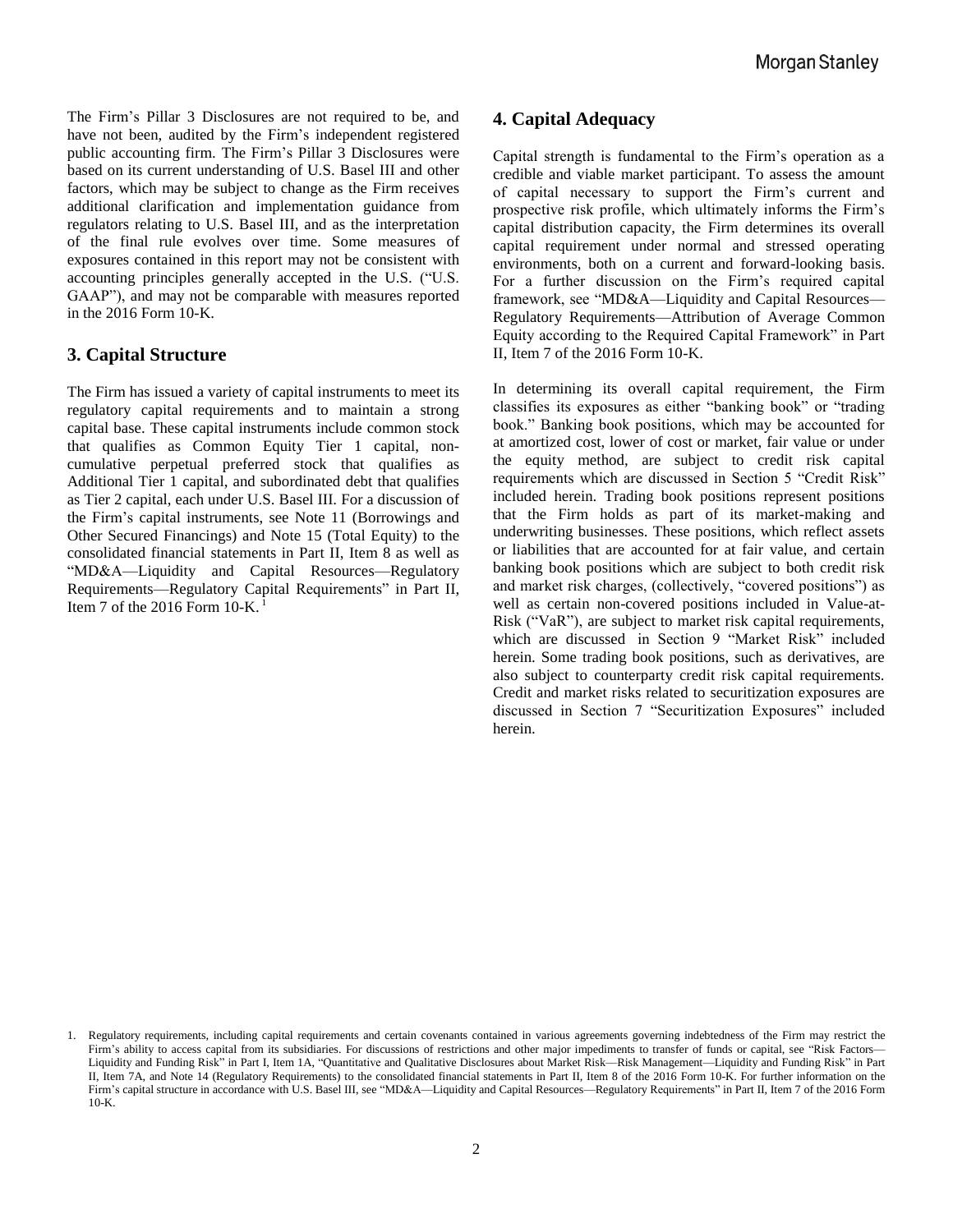The following table presents components of the Firm's RWAs in accordance with the Advanced Approach, subject to transitional provisions:

#### **Risk-weighted assets by U.S. Basel III exposure category**

| \$ in millions                                               | At<br>December 31, 2016 <sup>1</sup> |
|--------------------------------------------------------------|--------------------------------------|
| <b>Credit risk RWAs:</b>                                     |                                      |
| Wholesale exposures                                          | \$<br>96,295                         |
| Retail exposures:                                            |                                      |
| Residential mortgage                                         | 2,206                                |
| Qualifying revolving                                         | 16                                   |
| Other retail                                                 | 3,681                                |
| Securitization exposures:                                    |                                      |
| Subject to Supervisory Formula<br>Approach                   | 2,997                                |
| Subject to Simplified Supervisory<br>Formula Approach        | 5,989                                |
| Subject to 1,250% risk weight                                | 113                                  |
| <b>Cleared transactions</b>                                  | 2,025                                |
| Equity exposures:                                            |                                      |
| Subject to the Simple Risk-<br>Weighted Approach             | 13,667                               |
| Subject to the Alternative Modified<br>Look-Through Approach | 1,904                                |
| Other assets <sup>2</sup>                                    | 21,256                               |
| Credit valuation adjustment                                  | 19,082                               |
| Total credit risk RWAs <sup>3</sup>                          | \$<br>169,231                        |
| <b>Market risk RWAs:</b>                                     |                                      |
| <b>Regulatory VaR</b>                                        | \$<br>5,589                          |
| Regulatory stressed VaR                                      | 19,479                               |
| Incremental risk charge                                      | 4,139                                |
| Comprehensive risk measure                                   | 5,640                                |
| Specific risk:                                               |                                      |
| Non-securitizations                                          | 15,703                               |
| Securitizations                                              | 10,322                               |
| Total market risk RWAs <sup>4</sup>                          | \$<br>60,872                         |
| <b>Total operational risk RWAs</b>                           | 128,038                              |
| <b>Total RWAs</b>                                            | \$<br>358,141                        |

1. For information on the Firm's credit risk RWAs, market risk RWAs and operational risk RWAs roll-forward from December 31, 2015 to December 31, 2016, see "MD&A—Liquidity and Capital Resources— Regulatory Requirements—Regulatory Capital Requirements" in Part II, Item 7 of the 2016 Form 10-K.

2. Amount reflects assets not in a defined category of \$19,410 million, nonmaterial portfolios of exposures of \$1,147 million and unsettled transactions of \$699 million.

3. In accordance with U.S. Basel III, credit risk RWAs, with the exception of Credit Valuation Adjustment ("CVA"), reflect a 1.06 multiplier.

4. For more information on the Firm's measure for market risk and market risk RWAs, see Section 9 "Market Risk" herein.

The following table presents the risk-based capital ratios for the Firm and its U.S. Bank Subsidiaries at December 31, 2016. Each ratio represents the lower of risk-based capital ratios (on a transitional basis) calculated using a U.S. Basel III transitional numerator and RWAs computed under the Standardized Approach or under the Advanced Approach. At December 31, 2016, the Firm's risk-based capital ratios were lower under the Advanced Approach transitional rules; however, the risk-based capital ratios for the Firm's U.S. Bank Subsidiaries were lower under the Standardized Approach transitional rules.

#### **Risk-based capital ratios**

|                                                                             | CET <sub>1</sub><br>capital ratio | Tier 1<br>capital ratio | Total<br>capital ratio |
|-----------------------------------------------------------------------------|-----------------------------------|-------------------------|------------------------|
| Morgan Stanley                                                              | 16.9%                             | 19.0%                   | 22.0%                  |
| Morgan Stanley Bank,<br>N.A                                                 | 16.9%                             | 16.9%                   | 18.7%                  |
| <b>Morgan Stanley Private</b><br>Bank, National<br>Association <sup>1</sup> | 26.1%                             | 26.1%                   | 26.3%                  |

**At December 31, 2016**

CET1—Common Equity Tier 1

1. At December 31, 2016, risk-based capital ratios calculated using a U.S. Basel III transitional numerator and RWAs computed under the Advanced Approach were as follows: Morgan Stanley Bank, N.A.: Common Equity Tier 1 capital ratio: 25.4%; Tier 1 capital ratio: 25.4% and Total capital ratio: 28.1%; and Morgan Stanley Private Bank, National Association: Common Equity Tier 1 capital ratio: 44.5%; Tier 1 capital ratio: 44.5% and Total capital ratio: 44.6%.

#### *Risk Management Objectives, Structure and Policies*

For a discussion of the Firm's risk management objectives, structure and policies, including its risk management strategies and processes, the structure and organization of its risk management function, the scope and nature of its risk reporting and measurement systems, and its policies for hedging and mitigating risk and strategies and processes for monitoring the continuing effectiveness of hedges and mitigants, see "Quantitative and Qualitative Disclosures about Market Risk—Risk Management" in Part II, Item 7A of the 2016 Form 10-K.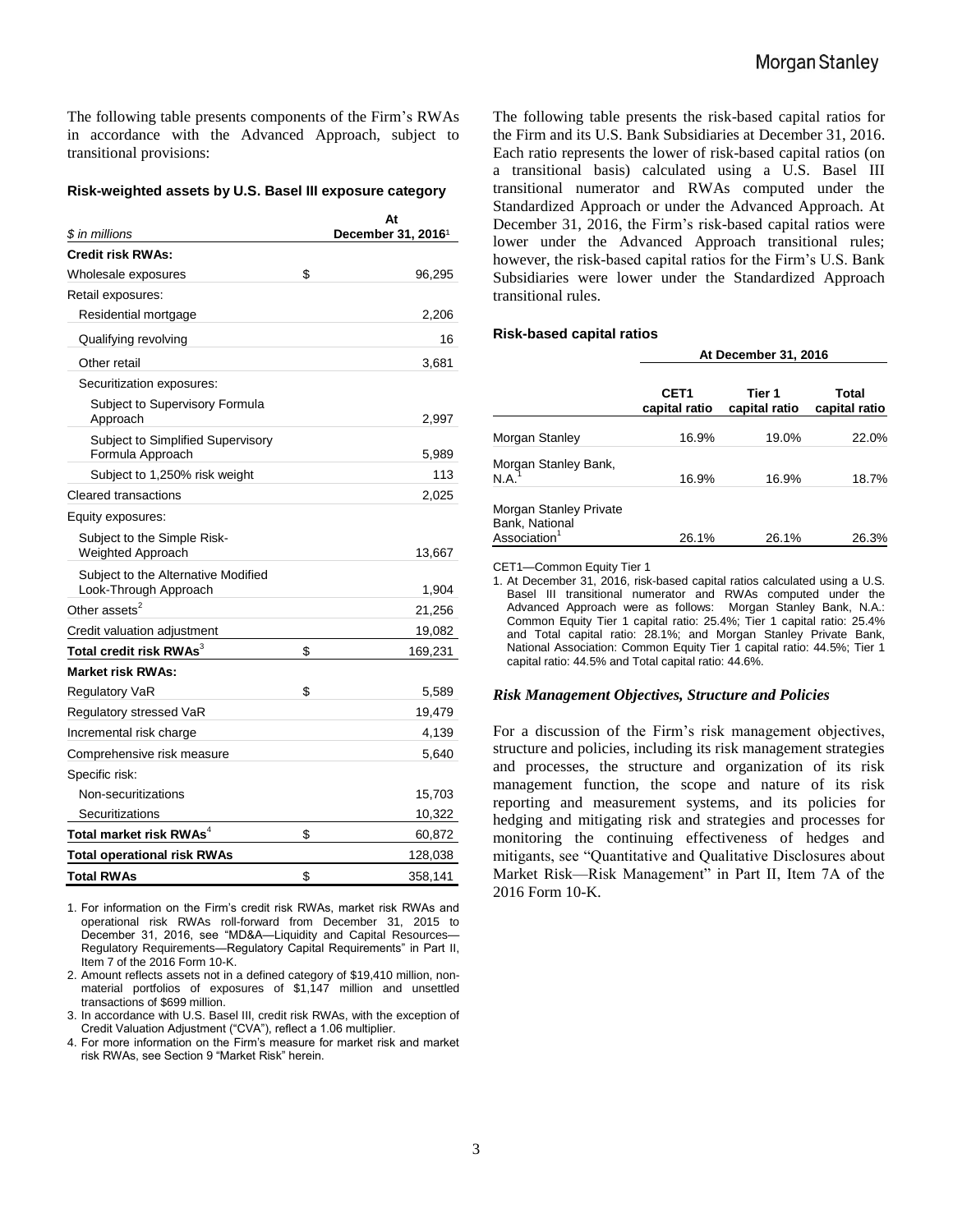#### *Capital Conservation Buffer, Countercyclical Capital Buffer and Global Systemically Important Bank Surcharge*

Under U.S. Basel III, the Firm and its U.S. Bank Subsidiaries are subject to the capital conservation buffer, the countercyclical capital buffer ("CCyB"), and the global systemically important bank ("G-SIB") surcharge (collectively, the "buffers"). These buffers, which apply above the minimum risk-based capital ratio requirements, are effective under a phased-in approach that commenced in 2016, and will be fully phased in by the beginning of 2019. On a fully phased-in basis, a greater than 2.5% Common Equity Tier 1 capital conservation buffer, up to a 2.5% Common Equity Tier 1 CCyB (currently set by banking regulators at zero), and a Common Equity Tier 1 G-SIB capital buffer (currently at 3%) are required to be maintained. In 2016, the phase-in amount for each of the buffers is 25% of the fully phased-in buffer requirement. Failure to maintain the buffers would result in restrictions on the Firm and its U.S. Bank Subsidiaries' ability to make capital distributions, including the payment of dividends and the repurchase of stock, and to pay discretionary bonuses to executive officers.

The aggregate of the minimum buffers is 1.4% under transitional provisions in 2016, and is computed as the sum of 25% of the 2.5% capital conservation buffer plus 25% of the current 3% G-SIB surcharge plus 25% of the CCyB, currently set at zero. At December 31, 2016, on a transitional basis, the Firm's capital conservation buffer of 12.4% exceeds the minimum requirement. Therefore, the Firm is not subject to payout ratio limitations on its eligible retained income of \$5,221 million, which represents the aggregate of the Firm's net income for the previous four quarters net of any distributions and associated tax effects not already reflected in net income.

For further information on the transitional provisions for minimum risk-based capital ratios, see "MD&A—Liquidity and Capital Resources—Regulatory Requirements— Regulatory Capital Requirements—Minimum Risk-Based Capital Ratios: Transitional Provisions" in Part II, Item 7 of the 2016 Form 10-K.

# **5. Credit Risk**

# **5.1. Credit Risk: General Disclosures**

Credit risk refers to the risk of loss arising when a borrower, counterparty, or issuer does not meet its financial obligations to the Firm. Credit risk includes country risk, which is the risk that events in, or affecting a foreign country might adversely affect the Firm. "Foreign country" means any country other than the  $U.S.<sup>1</sup>$  The Firm primarily incurs credit risk exposure to institutions and individual investors through its Institutional Securities and Wealth Management business segments. In order to help protect the Firm from losses, the Credit Risk Management Department establishes Firm-wide practices to evaluate, monitor, and control credit risk exposure at the transaction, obligor, and portfolio levels. The Credit Risk Management Department approves extensions of credit, evaluates the creditworthiness of the Firm's counterparties and borrowers on a regular basis, and ensures that credit exposure is actively monitored and managed. For a further discussion of the Firm's credit risk and credit risk management framework, see "Quantitative and Qualitative Disclosures about Market Risk—Risk Management—Credit Risk" in Part II, Item 7A of the 2016 Form 10-K. For a discussion of the Firm's risk governance structure, see "Quantitative and Qualitative Disclosures about Market Risk—Risk Management— Overview—Risk Governance Structure" in Part II, Item 7A of the 2016 Form 10-K.

<sup>1.</sup> U.S. includes the District of Columbia, Puerto Rico, and U.S. territories and possessions.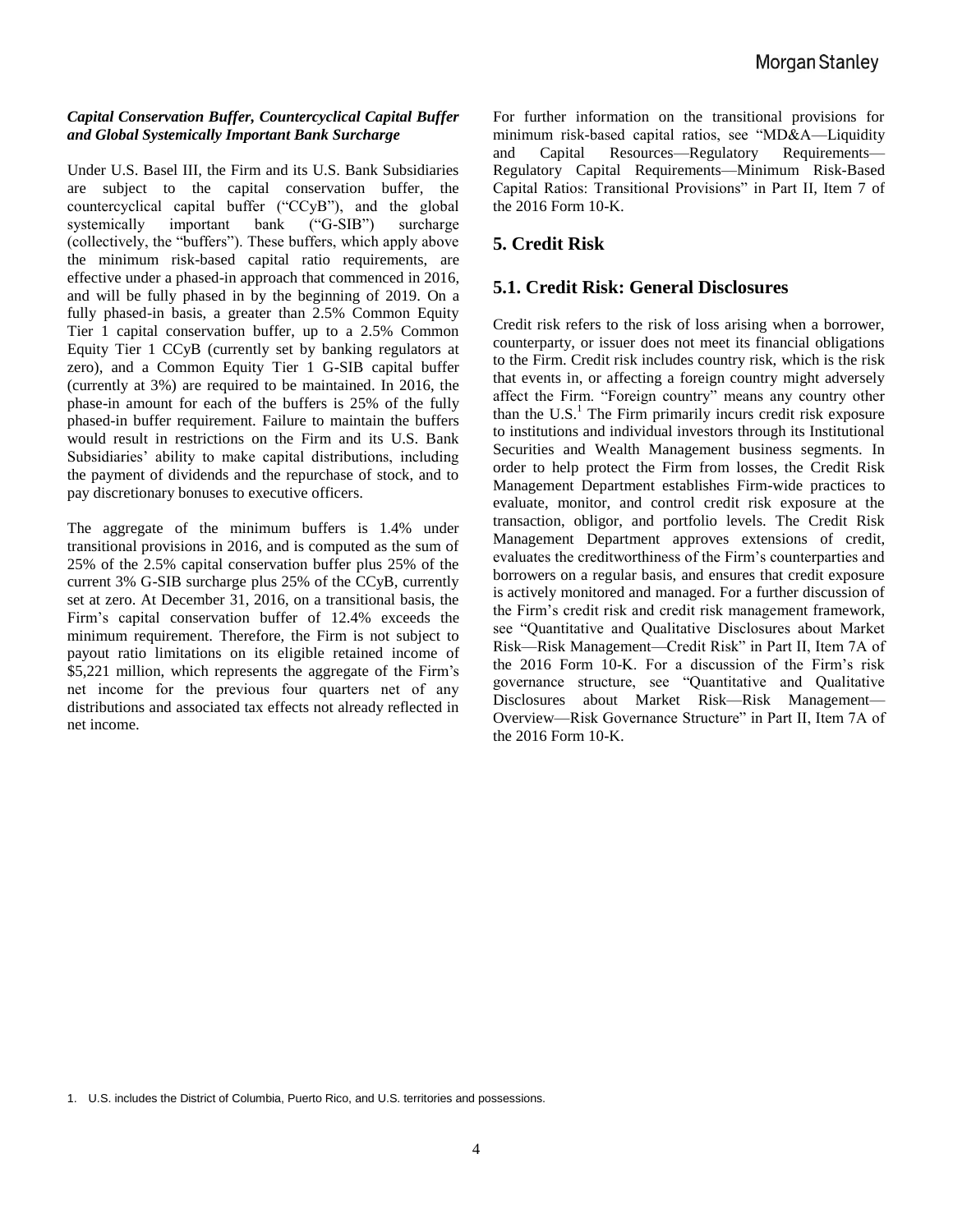The following tables present certain of the Firm's on- and off-balance sheet positions for which the Firm is subject to credit risk exposure. These amounts do not include the effects of certain credit risk mitigation techniques (*e.g.*, collateral and netting not permitted under U.S. GAAP), equity investments or liability positions that also would be subject to credit risk capital calculations, and amounts related to items that are deducted from regulatory capital.

The following tables are presented on a U.S. GAAP basis and reflect amounts by product type, region (based on the legal domicile of the counterparty), remaining contractual maturity and counterparty or industry type.

#### **Credit Risk Exposures by Product Type and Geographic Region**

|                                                   |                  |                                             | At December 31, 2016 |                 |              |                             |
|---------------------------------------------------|------------------|---------------------------------------------|----------------------|-----------------|--------------|-----------------------------|
| \$ in millions                                    | <b>Americas</b>  | Europe,<br><b>Middle East</b><br>and Africa | Asia-Pacific         | <b>Netting</b>  | <b>Total</b> | Quarterly<br><b>Average</b> |
| <b>Product Type</b>                               |                  |                                             |                      |                 |              |                             |
| $\text{Cash}^2$                                   | \$<br>25,053 \$  | 11,614 \$                                   | $6,714$ \$           | - \$            | 43,381 \$    | 44,753                      |
| Derivative and other contracts <sup>3</sup>       | 142.624          | 269,806                                     | 30,022               | (411, 246)      | 31,206       | 32,915                      |
| Investment securities                             | 79,866           | 202                                         | 18                   | $\blacksquare$  | 80,086       | 79,517                      |
| Securities financing transactions <sup>3, 4</sup> | 180,638          | 71,173                                      | 61,011               | (85, 631)       | 227,191      | 222,178                     |
| Loans <sup>5</sup>                                | 115,464          | 10,655                                      | 2,885                | $\blacksquare$  | 129,004      | 125,234                     |
| Other $6$                                         | 37,087           | 19,969                                      | 13,494               | $\blacksquare$  | 70,550       | 70,630                      |
| Total on-balance sheet                            | \$<br>580,732 \$ | 383,419 \$                                  | 114,144 \$           | $(496, 877)$ \$ | 581,418 \$   | 575,227                     |
| Commitments'                                      | \$<br>81,632 \$  | 36,148 \$                                   | 51,807 \$            | - \$            | 169,587 \$   | 167,097                     |
| Guarantees <sup>8</sup>                           | 11,694           | 6                                           |                      | $\blacksquare$  | 11,700       | 11,818                      |
| <b>Total off-balance sheet</b>                    | \$<br>93,326 \$  | 36,154 \$                                   | 51,807 \$            | - \$            | 181,287 \$   | 178,915                     |

#### **Remaining Contractual Maturity Breakdown by Product Type**

|                                                   | At December 31, 2016 |                          |            |                |                          |              |  |  |  |  |
|---------------------------------------------------|----------------------|--------------------------|------------|----------------|--------------------------|--------------|--|--|--|--|
|                                                   |                      | <b>Years to Maturity</b> |            |                |                          |              |  |  |  |  |
| \$ in millions                                    |                      | Less<br>than 1           | $1 - 5$    | Over 5         | <b>Netting</b>           | <b>Total</b> |  |  |  |  |
| <b>Product Type</b>                               |                      |                          |            |                |                          |              |  |  |  |  |
| Cash <sup>2</sup>                                 | \$                   | 43,381 \$                | - \$       | - \$           | - \$                     | 43,381       |  |  |  |  |
| Derivative and other contracts <sup>3</sup>       |                      | 92,926                   | 110,196    | 239,330        | (411, 246)               | 31,206       |  |  |  |  |
| Investment securities                             |                      | 3,755                    | 29,637     | 46,694         | $\overline{\phantom{a}}$ | 80,086       |  |  |  |  |
| Securities financing transactions <sup>3, 4</sup> |                      | 312,219                  | 603        | $\blacksquare$ | (85, 631)                | 227,191      |  |  |  |  |
| Loans <sup>5</sup>                                |                      | 61,669                   | 35,154     | 32,181         | $\blacksquare$           | 129,004      |  |  |  |  |
| Other <sup>6</sup>                                |                      | 56,254                   | 6,705      | 7,591          | $\overline{\phantom{a}}$ | 70,550       |  |  |  |  |
| <b>Total on-balance sheet</b>                     |                      | 570,204 \$               | 182,295 \$ | 325,796 \$     | $(496, 877)$ \$          | 581,418      |  |  |  |  |
| Commitments <sup>7</sup>                          | \$                   | 92,517 \$                | 72,348 \$  | 4,722 \$       | $-$ \$                   | 169,587      |  |  |  |  |
| Guarantees <sup>8</sup>                           |                      | 3,864                    | 2,225      | 5,611          | ٠                        | 11,700       |  |  |  |  |
| <b>Total off-balance sheet</b>                    | \$                   | 96,381 \$                | 74,573 \$  | $10,333$ \$    | - \$                     | 181,287      |  |  |  |  |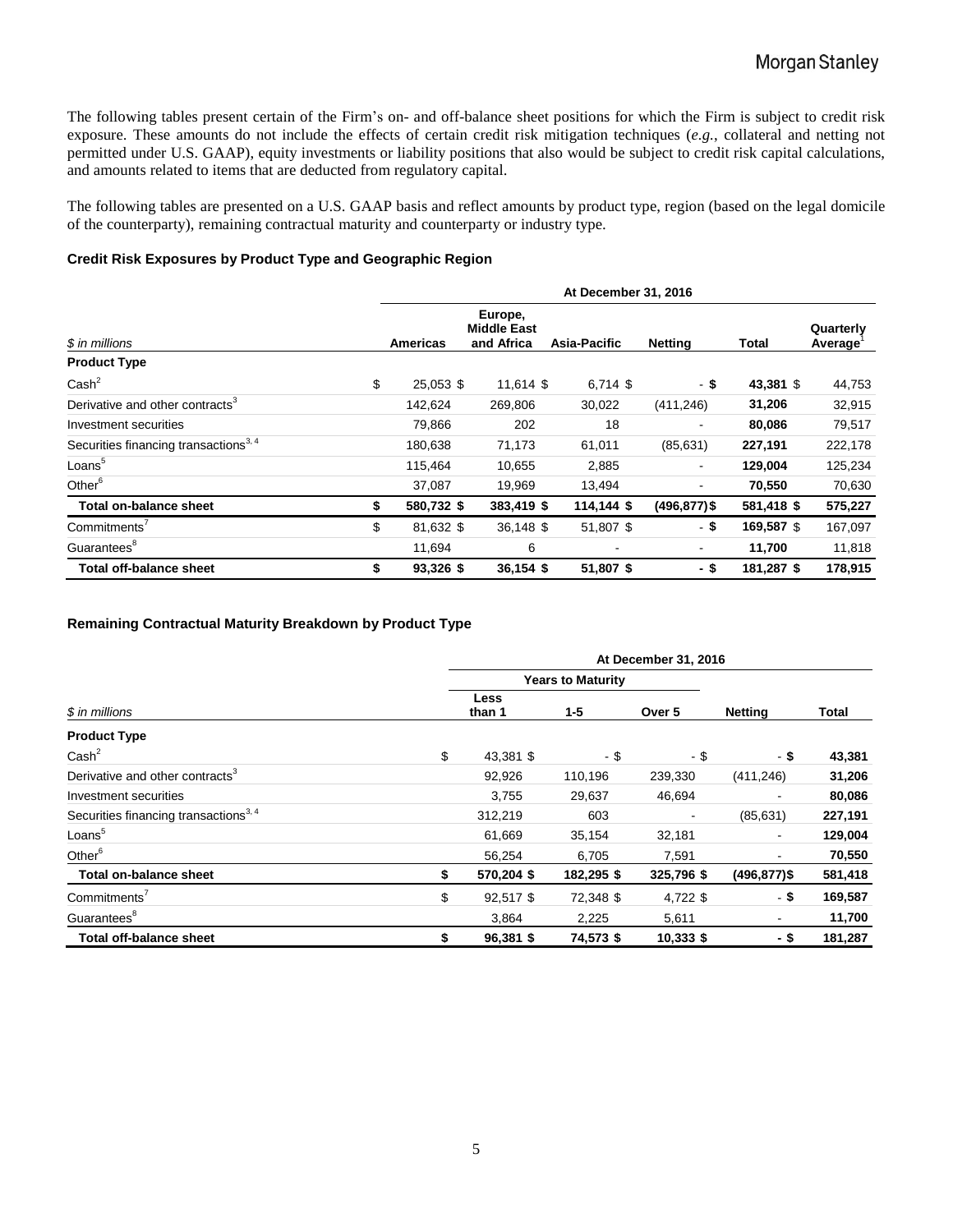#### **Distribution of Exposures by Product Type and Counterparty or Industry Type**

|                                                  |    |                   |                | At December 31, 2016                 |                          |                 |         |
|--------------------------------------------------|----|-------------------|----------------|--------------------------------------|--------------------------|-----------------|---------|
|                                                  |    |                   | Wholesale      |                                      |                          |                 |         |
| \$ in millions                                   |    | Bank <sup>9</sup> | Sovereign      | Corporate<br>and Other <sup>10</sup> | Retail                   | <b>Netting</b>  | Total   |
| <b>Product Type</b><br>Cash <sup>2</sup>         | \$ | 12,220 \$         | 31,115 \$      | 46 \$                                | - \$                     | - \$            | 43,381  |
| Derivative and other contracts <sup>3</sup>      |    | 203,756           | 9,185          | 229,511                              | $\overline{\phantom{a}}$ | (411,246)       | 31,206  |
| Investment securities                            |    |                   | 71,972         | 8,114                                |                          | ۰               | 80,086  |
| Securities financing transactions <sup>3,4</sup> |    | 30,286            | 28,460         | 254,076                              |                          | (85, 631)       | 227,191 |
| Loans <sup>5</sup>                               |    | 286               | 397            | 58,714                               | 69,607                   | $\blacksquare$  | 129,004 |
| Other $6$                                        |    | 17,053            | 5,725          | 47,772                               |                          | ۰.              | 70,550  |
| <b>Total on-balance sheet</b>                    | S  | 263,601 \$        | 146,854 \$     | 598,233 \$                           | 69,607 \$                | $(496, 877)$ \$ | 581,418 |
| Commitments'                                     | \$ | $9,162$ \$        | $1,157$ \$     | 152,920 \$                           | 6,348 \$                 | - \$            | 169,587 |
| Guarantees <sup>8</sup>                          |    |                   | $\blacksquare$ | 11,700                               |                          | $\blacksquare$  | 11,700  |
| Total off-balance sheet                          | \$ | $9,162$ \$        | $1,157$ \$     | 164,620 \$                           | 6,348 \$                 | - \$            | 181,287 |

1. Average balances are calculated based on month-end balances or, where month-end balances are unavailable, quarter-end balances are used.

2. Amounts include Cash and due from banks as well as Interest bearing deposits with banks.

3. For further discussions on master netting agreements and collateral agreements, see Note 4 (Derivative Instruments and Hedging Activities) and Note 6 (Collateralized Transactions) to the consolidated financial statements in Part II, Item 8 of the 2016 Form 10-K.

4. Amounts reflect Securities purchased under agreements to resell and Securities borrowed.

5. Amounts reflect loans held for investment, loans held for sale, and banking book loans designated at fair value, as well as margin lending and employee loans.

6. Amounts primarily reflect cash deposited with clearing organizations or segregated under federal and other regulations or requirements (excluding money market funds), Customer and other receivables, Intangible assets, premises, equipment and software costs and banking book U.S. government and agency securities designated at fair value.

7. Amounts reflect Letters of credit and other financial guarantees obtained to satisfy collateral requirements, lending commitments, Forward-starting securities purchased under agreement to resell and securities borrowed. For a further discussion on the Firm's commitments, see Note 12 (Commitments, Guarantees and Contingencies) to the consolidated financial statements in Part II, Item 8 of the 2016 Form 10-K.

8. Amounts reflect standby letters of credit and other financial guarantees issued, and liquidity facilities. For a further discussion on the Firm's guarantees, see Note 12 (Commitments, Guarantees and Contingencies) to the consolidated financial statements in Part II, Item 8 of the 2016 Form 10-K.

9. Bank counterparties primarily include banks and depository institutions.

10. Corporate and Other counterparties include exchanges and clearing houses.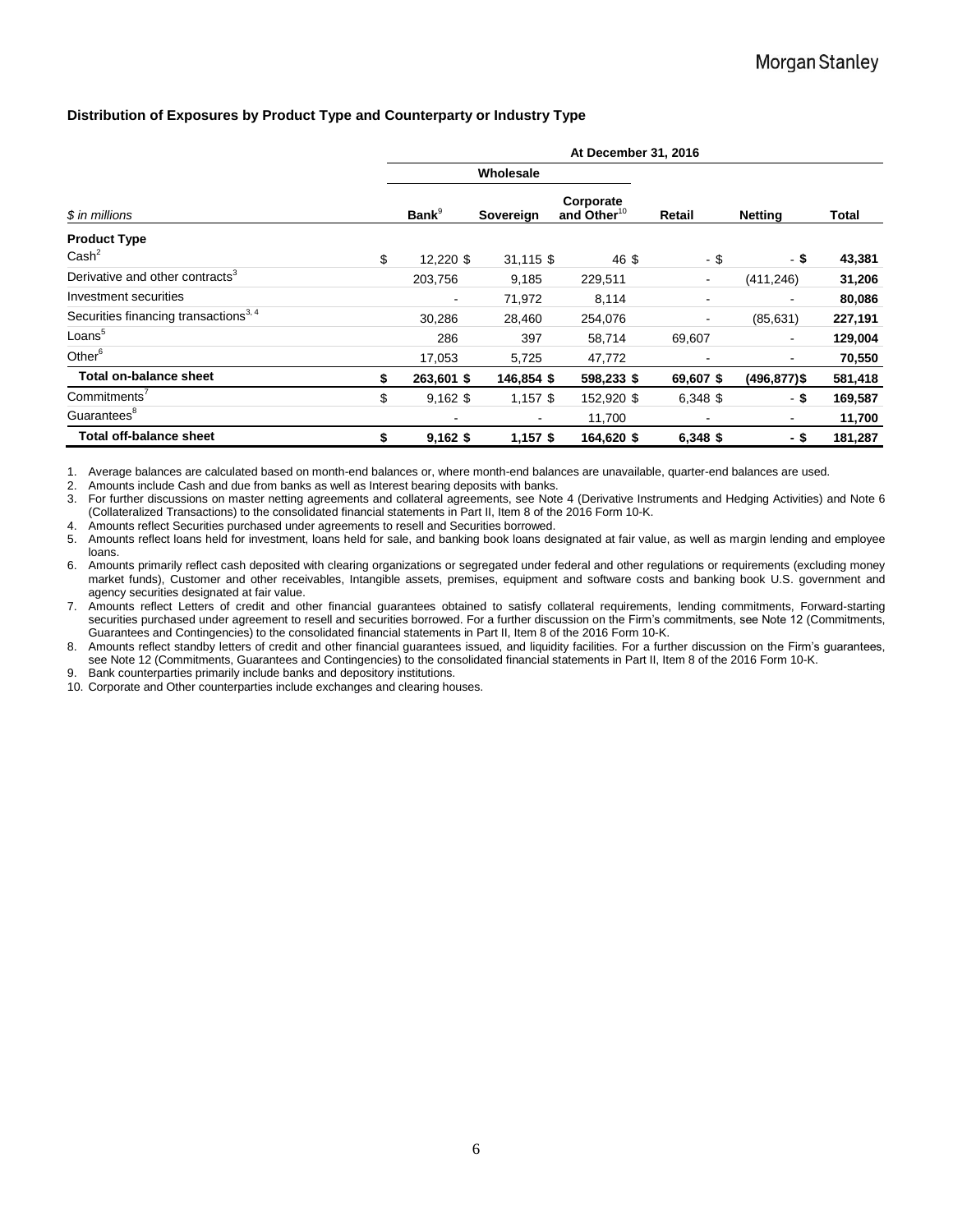# **5.2. Credit Risk: General Disclosure for Impaired Loans**

The Firm provides loans or lending commitments within its Institutional Securities and Wealth Management business segments. The Firm accounts for loans using the following designations: loans held for investment, loans held for sale, and loans at fair value. The allowance for loan losses estimates probable losses inherent in the held for investment portfolio as well as probable losses related to loans specifically identified as impaired.

For a discussion of the Firm's loan disclosures (including current and comparable prior period loan information by product type), such as the allowance for loan losses, impaired loans, reconciliation of changes in allowance for loan losses, and credit quality indicators, see Note 7 (Loans and Allowance for Credit Losses) to the consolidated financial statements in Part II, Item 8 of the 2016 Form 10-K.

For a discussion of the Firm's determination of past due or delinquency status, placing of loans on nonaccrual status, returning of loans to accrual status, identification of impaired loans for financial accounting purposes, methodology for estimating allowance for loan losses, and charge-offs of uncollectible amounts, see Note 2 (Significant Accounting Policies) to the consolidated financial statements in Part II, Item 8 of the 2016 Form 10-K.

The following tables are presented on a U.S. GAAP basis and reflect details on impaired and past due loans along with allowances and charge-offs for the Firm's loans held for investment. The tables also include loans held for sale and loans held in the banking book designated at fair value.

|                                                               |                   |           | At December 31, 2016        |        |           |
|---------------------------------------------------------------|-------------------|-----------|-----------------------------|--------|-----------|
| \$ in millions                                                | Bank <sup>1</sup> | Sovereign | Corporate<br>and Other $^2$ | Retail | Total     |
| Impaired loans with<br>allowance                              | \$                | \$        | \$<br>104S                  |        | \$<br>104 |
| Impaired loans<br>without allowance <sup>3</sup>              |                   |           | 206                         | 35     | 241       |
| Past due 90 days<br>loans and on<br>nonaccrual                |                   |           | 128                         | 578    | 706       |
| Allowance for loan<br>losses                                  |                   | 1         | 248                         | 24     | 274       |
| Net charge-offs for<br>the quarter ended<br>December 31, 2016 |                   |           | 1)                          |        | (1)       |

1. Bank counterparties primarily include banks and depository institutions.

2. Corporate and Other counterparties include exchanges and clearing houses. 3. At December 31, 2016, no allowance was recorded for these loans as the present value of the expected future cash flows (or alternatively, the observable market price of the loan or the fair value of the collateral held) exceeded or equaled the carrying value.

|                                             |    |                                                                   |      | At December 31, 2016 |   |                         |       |     |
|---------------------------------------------|----|-------------------------------------------------------------------|------|----------------------|---|-------------------------|-------|-----|
| \$ in millions                              |    | Europe,<br><b>Middle</b><br>East<br>and Africa<br><b>Americas</b> |      |                      |   | Asia-<br><b>Pacific</b> | Total |     |
| Impaired loans                              | S. | 320                                                               | - \$ | 9                    | S | 16                      |       | 345 |
| Past due 90 days loans<br>and on nonaccrual |    | 698                                                               |      | 8                    |   |                         |       | 706 |
| Allowance for loan losses                   |    | 245                                                               |      | 28                   |   |                         |       | 274 |

#### **Loans Past Due and on nonaccrual by Counterparty or Industry Type**

|                          |                    | At December 31, 2016 |                     |              |
|--------------------------|--------------------|----------------------|---------------------|--------------|
| \$ in millions           | $90 - 120$<br>Days | $120 - 180$<br>Days  | 180 Days<br>or more | <b>Total</b> |
| <b>Counterparty Type</b> |                    |                      |                     |              |
| Bank                     | \$<br>- \$         | - \$                 | - \$                |              |
| Sovereign                |                    |                      |                     |              |
| Corporate and other      | $\blacksquare$     |                      | 128                 | 128          |
| Retail                   | 1                  | 555                  | 22                  | 578          |
| Total                    | 1\$                | 555\$                | 150\$               | 706          |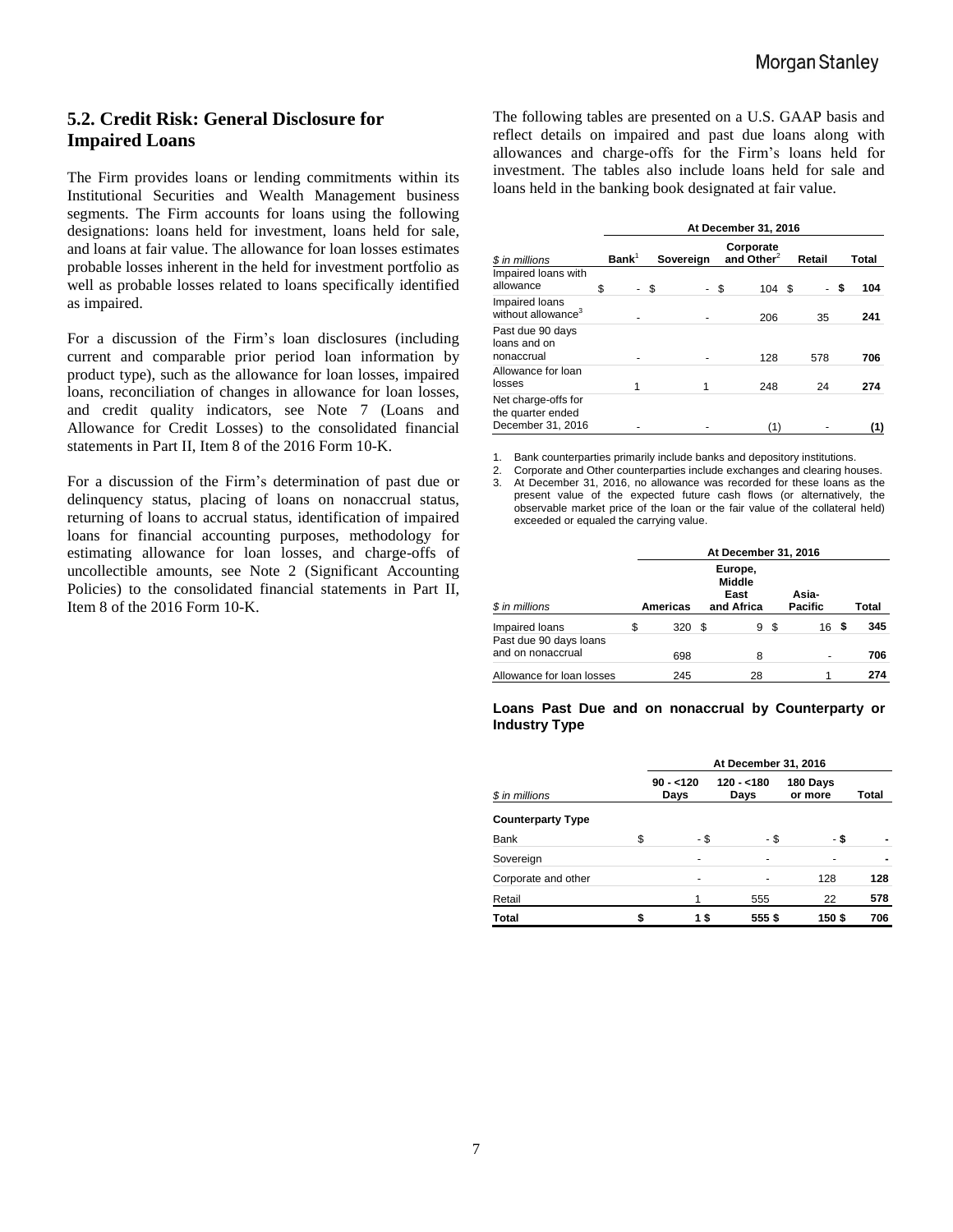# **5.3. Portfolios Subject to Internal Ratings-Based Risk-Based Capital Formulas**

The Firm utilizes its internal ratings system in the calculation of RWAs for the purpose of determining U.S. Basel III regulatory capital requirements for wholesale and retail exposures, as well as other internal risk management processes such as determining credit limits.

#### *Internal Ratings System Design*

As a core part of its responsibility for the independent management of credit risk, the Credit Risk Management Department maintains a control framework to evaluate the risk of obligors and the structure of credit facilities (for loans, derivatives, securities financing transactions, etc.), both at inception and periodically thereafter. For both wholesale and retail exposures, the Firm has internal ratings methodologies that assign a Probability of Default ("PD") and a Loss Given Default ("LGD"). These risk parameters, along with Exposure at Default ("EAD"), are used to compute credit risk RWAs under the Advanced Approach. Internal credit ratings serve as the Credit Risk Management Department's assessment of credit risk, and the basis for a comprehensive credit limits framework used to control credit risk. The Firm uses quantitative models and judgment to estimate the various risk parameters related to each obligor and/or credit facility. Internal ratings procedures, methodologies, and models are all independently and formally governed, and models and methodologies are reviewed by a separate model risk management oversight function.

Credit Risk Management employs a PD scale that reflects the long-term "through the cycle" default probability of counterparties in every rating category. The LGD is an estimate of the expected economic loss incurred by the Firm during an economic downturn in the event of default by an obligor within a one-year horizon, or an estimate of the longrun default-weighted average economic loss incurred by the Firm in the event of default by an obligor within a one-year horizon, whichever is greater, expressed as a percentage of EAD. The estimation of LGD considers all the costs of workout and collections net of recoveries (adjusted for time value of money). EAD is the estimated amount due at the time of default, expected during economic downturn conditions. EAD for certain products may be reduced by certain credit risk mitigants. Contingent liabilities, such as undrawn commitments and standby letters of credit, are considered in determining EAD.

#### *Internal Ratings System Process*

The performance of the overall internal ratings system is monitored on a quarterly basis. This involves a review of key performance measures that include rating overrides, accuracy ratio and comparison of internal ratings versus applicable agency ratings. The review is performed by an independent group, and the results and conclusions are reported to corresponding credit risk governance committees. The overall effectiveness of the internal ratings system is assessed annually and the evaluation results go through a rigorous challenge process by various governance committees before they are presented to the Firm's Board of Directors.

#### *Wholesale Exposures*

Wholesale exposures are credit risk exposures to institutions and individual investors that may arise from a variety of business activities, including, but not limited to, entering into swap or other derivative contracts under which counterparties have obligations to make payments to the Firm; extending credit to clients through various lending commitments; providing short-term or long-term funding that is secured by physical or financial collateral whose value may at times be insufficient to fully cover the loan repayment amount; and posting margin and/or collateral and/or deposits to clearing houses, clearing agencies, exchanges, banks, securities companies and other financial counterparties.

The Credit Risk Management Department evaluates wholesale obligors (including but not limited to: companies, individuals, sovereign entities or other government entities) and assigns them internal credit ratings using a "through the cycle" methodology that reflects credit quality expectation over a medium-term horizon.

The Credit Risk Management Department rates wholesale counterparties based on an analysis of the obligor and industry- or sector-specific qualitative and quantitative factors. The ratings process typically includes an analysis of the obligor's financial statements, evaluation of its market position, strategy, management, legal and environmental issues; and consideration of industry dynamics affecting its performance. The Credit Risk Management Department also considers securities prices and other financial markets to assess financial flexibility of the obligor. The Credit Risk Management Department collects relevant information to rate an obligor. If the available information for an obligor is limited, a conservative rating is assigned to reflect uncertainty arising from the limited information.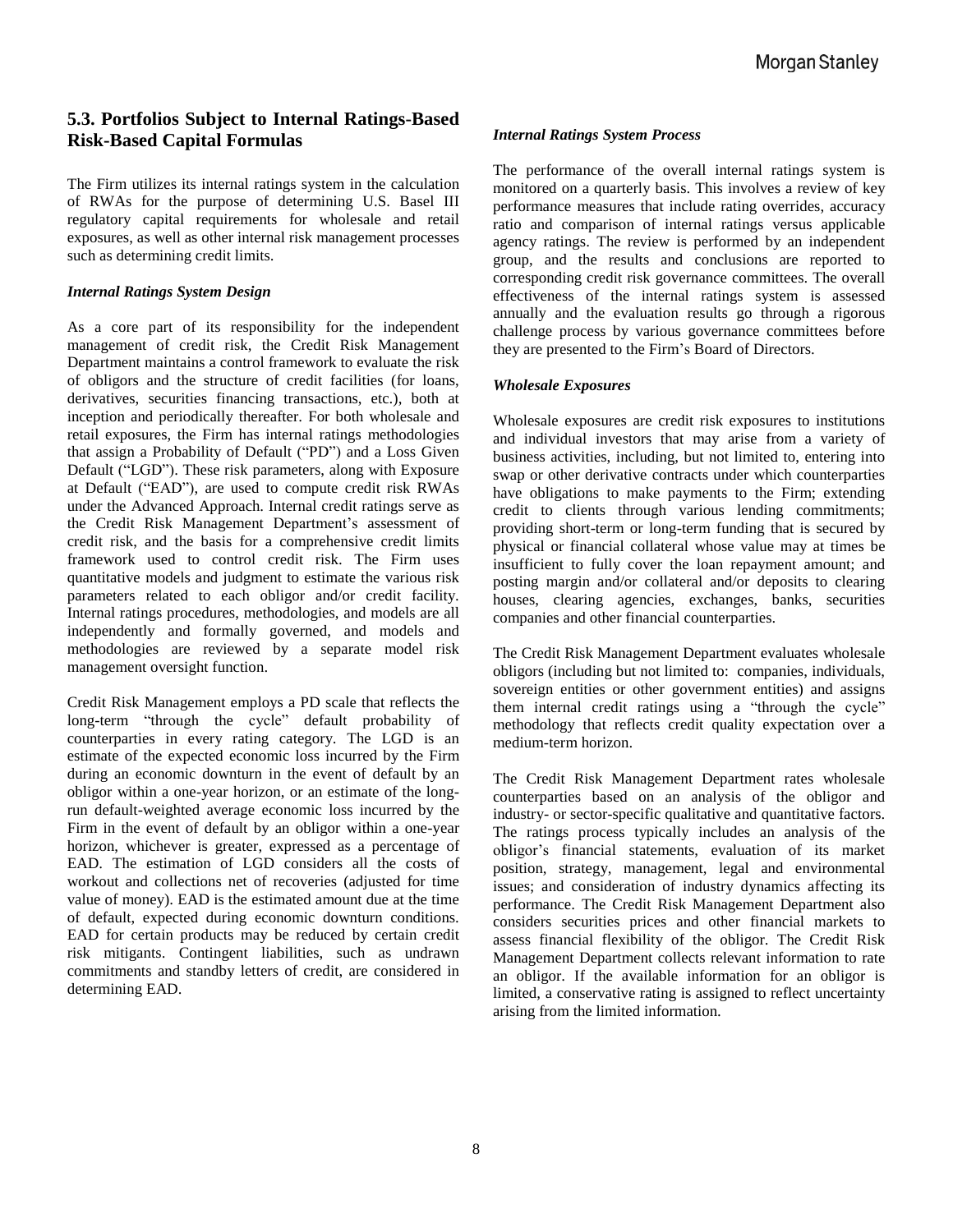#### *Retail Exposures*

Retail exposures generally include exposures to individuals and exposures to small businesses that are managed as part of a pool of exposures with similar risk characteristics, and not on an individual exposure basis. The Firm incurs retail exposure credit risk within its Wealth Management residential mortgage business by making single-family residential mortgage loans in the form of conforming, nonconforming, or home equity lines of credit ("HELOC"). In addition, the Firm grants loans to certain Wealth Management employees primarily in conjunction with a program to retain and recruit such employees. The primary source of the Firm's retail exposure is concentrated in two of three U.S. Basel III retail exposure categories: Residential Mortgages and Other Retail Exposures. The third U.S. Basel III retail category, Qualifying Revolving Exposures, is not currently relevant to the Firm as it has no assets related to this category.

Retail exposures consist of many small loans, thereby making it generally inefficient to assign ratings to each individual loan. Individual loans, therefore, are segmented and aggregated into pools. The Credit Risk Management Department develops the methodology to assign PD, LGD, and EAD estimates to these pools of exposures with similar risk characteristics, using factors that may include the Fair Isaac Corporation ("FICO") scores of the borrowers.

#### *Internal Ratings System Exposures*

The following table provides a summary of the distribution of Internal Ratings Based Advanced Approach risk parameters that the Firm uses to calculate credit risk RWAs for wholesale and retail exposures. The table also provides average risk weighted values across obligor types and rating grades. The Firm currently does not have any high volatility commercial real estate or qualifying revolving exposures.

|                          |                              |                              |                                    |    | At December 31, 2016                |    |                  |                           |                                             |                            |
|--------------------------|------------------------------|------------------------------|------------------------------------|----|-------------------------------------|----|------------------|---------------------------|---------------------------------------------|----------------------------|
| \$ in millions           | PD Band (%)                  | <b>Average PD</b><br>$(%)^1$ | Average<br>LGD $\mathscr{C}^{1,2}$ |    | <b>Undrawn</b><br><b>Commitment</b> |    | EAD <sup>2</sup> |                           | Average<br>Counterparty<br>EAD <sup>3</sup> | Average risk<br>weight (%) |
| Subcategory<br>Wholesale |                              |                              |                                    |    |                                     |    |                  |                           |                                             |                            |
| Exposures                | $0.00 \leq \text{PD} < 0.35$ | 0.07%                        | 41.04%                             | \$ | 73,489                              | \$ | 272,013          | \$                        | 9,169                                       | 20.16%                     |
|                          | $0.35 \leq P D < 1.35$       | 0.76%                        | 38.66%                             |    | 16,389                              |    | 23,312           |                           | 605                                         | 76.78%                     |
|                          | $1.35 \leq P D < 10.00$      | 5.13%                        | 37.20%                             |    | 9.817                               |    | 13.144           |                           | 133                                         | 134.86%                    |
|                          | $10.00 \leq PD < 100.00$     | 26.85%                       | 35.46%                             |    | 627                                 |    | 2,108            |                           | 75                                          | 202.04%                    |
|                          | 100 (Default)                | 100.00%                      | N/A                                |    | 161                                 |    | 2,044            |                           | 214                                         | 106.00%                    |
| Sub-total                |                              |                              |                                    | \$ | 100,483                             | \$ | 312,621          | $\boldsymbol{\mathsf{S}}$ | 10,196                                      |                            |
| Residential              |                              |                              |                                    |    |                                     |    |                  |                           |                                             |                            |
| Mortgages                | $0.00 \leq P D < 0.15$       | 0.05%                        | 17.36%                             | \$ | 313                                 | \$ | 20,894           | \$                        | 1.                                          | 2.65%                      |
|                          | $0.15 \leq P D < 0.35$       | 0.32%                        | 15.23%                             |    | 4                                   |    | 2,564            |                           | 3                                           | 9.02%                      |
|                          | $0.35 \leq P D < 1.35$       | 1.32%                        | 12.64%                             |    |                                     |    | 1,334            |                           | 4                                           | 19.94%                     |
|                          | $1.35 \leq PD < 10.00$       | 3.76%                        | 23.83%                             |    | $\overline{\phantom{a}}$            |    | 396              |                           | 1                                           | 77.79%                     |
|                          | $10.00 \leq PD < 100.00$     | 20.69%                       | 38.68%                             |    | $\blacksquare$                      |    | 272              |                           | 1                                           | 214.13%                    |
|                          | 100 (Default)                | 100.00%                      | N/A                                |    |                                     |    | 264              |                           | $\blacksquare$                              | 106.00%                    |
| Sub-total                |                              |                              |                                    | \$ | 317                                 | \$ | 25,724           | \$                        | 10                                          |                            |
| <b>Other Retail</b>      |                              |                              |                                    |    |                                     |    |                  |                           |                                             |                            |
| Exposures                | $0.00 \leq P D < 1.50$       |                              | $\sim$                             | \$ | $\sim$                              | \$ |                  | \$                        | $\blacksquare$                              |                            |
|                          | $1.50 \leq P D < 3.00$       | 2.21%                        | 100.00%                            |    |                                     |    | 49               |                           | 23                                          | 49.40%                     |
|                          | $3.00 \leq P D < 5.00$       | 4.77%                        | 14.54%                             |    |                                     |    | 295              |                           | 1                                           | 22.65%                     |
|                          | $5.00 \leq PD < 8.00$        | 6.42%                        | 48.23%                             |    | $\overline{\phantom{a}}$            |    | 4,292            |                           | 2                                           | 77.63%                     |
|                          | $8.00 \leq PD < 100.00$      |                              |                                    |    | $\blacksquare$                      |    |                  |                           | $\blacksquare$                              |                            |
|                          | 100 (Default)                | 100.00%                      | N/A                                |    |                                     |    | 243              |                           | 1                                           | 106.00%                    |
| Sub-total                |                              |                              |                                    | \$ | $\blacksquare$                      | \$ | 4,879            | \$                        | 27                                          |                            |
| Total                    |                              |                              |                                    | \$ | 100,800                             | \$ | 343,224          | \$                        | 10,233                                      |                            |

N/A—Not Applicable

Amounts reflect the effect of eligible guarantees and eligible credit derivatives.

2. Under U.S. Basel III, credit risk mitigation in the form of collateral may be applied by reducing EAD or adjusting the LGD. The Firm may apply one or the

other approach depending on product type.

3. Amounts represent the weighted average EAD per counterparty within the respective PD band, weighted by its pro rata EAD contribution.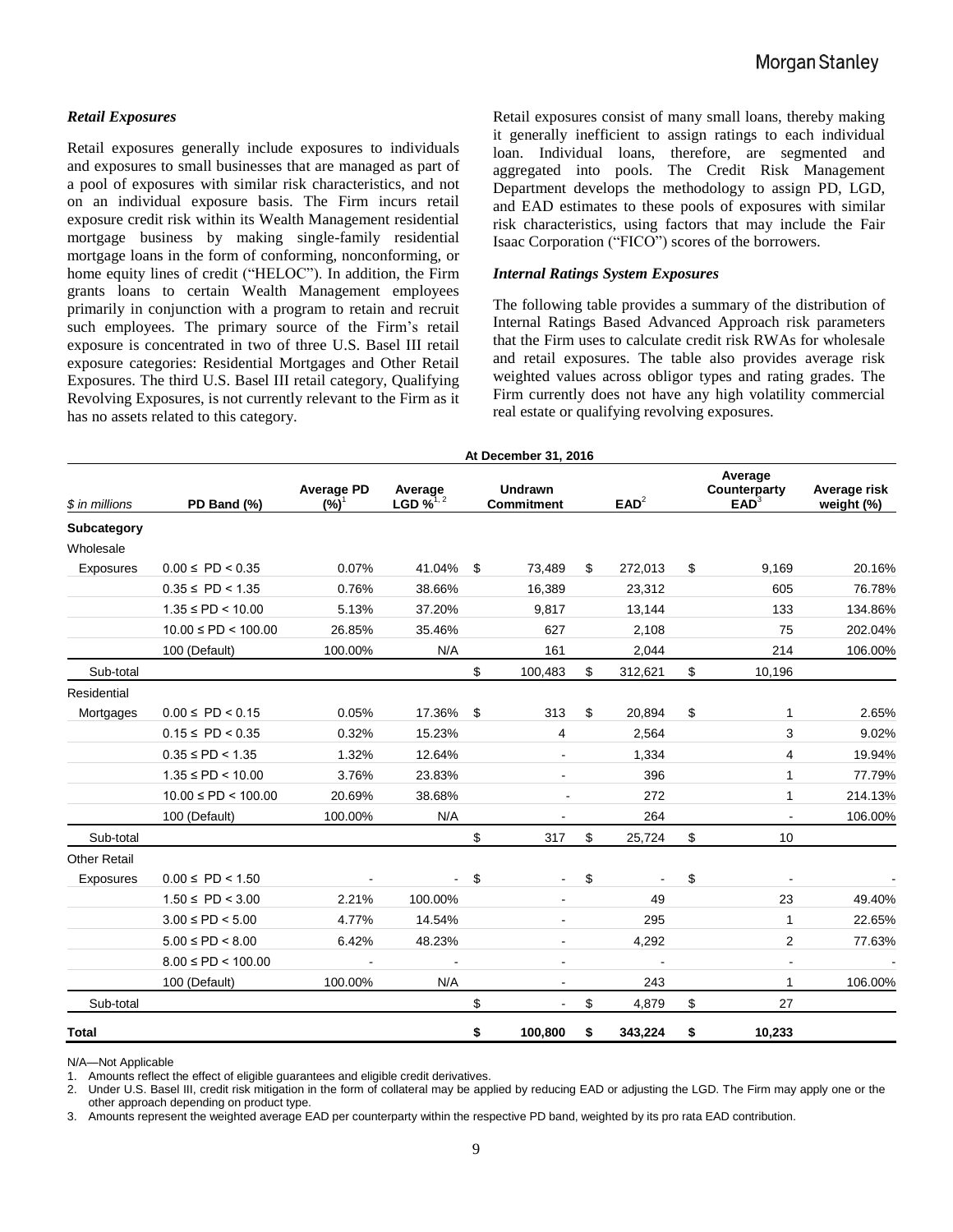# **5.4. General Disclosure for Wholesale Counterparty Credit Risk of Derivative Contracts, Repo-Style Transactions, and Eligible Margin Lending**

#### **Counterparty Credit Risk Overview**

Counterparty credit exposure arises from the risk that parties are unable to meet their payment obligations under derivative contracts, repo-style transactions, and eligible margin loans. Repo-style transactions include securities sold under agreements to repurchase ("repurchase agreements") and securities lending transactions. Derivative contracts and securities underlying repo-style transactions have a risk of increased potential future counterparty exposure from changes in movements in market prices and other risk factors. Potential future exposure is mitigated by the use of netting and collateral agreements. The Firm uses internal models to compute exposure that includes the mitigating effects of netting and collateral in valuing over-the-counter ("OTC") and<br>exchange-traded derivative contracts and repo-style derivative contracts and repo-style transactions. For eligible margin lending, the Firm uses either internal models or the collateral haircut approach ("CHA") as prescribed in the U.S. Basel III rules. The use of netting, collateral, internal models methodology ("IMM"), and CVAs are discussed further below, in addition to other counterparty credit risk management practices.

#### *Derivative Contracts*

The Firm actively manages its credit exposure through the application of collateral arrangements and readily available market instruments such as credit derivatives. The use of collateral in managing derivative risk is standard in the market place, and is governed by appropriate documentation such as the Credit Support Annex to the International Swaps and Derivatives Association, Inc. ("ISDA") documentation. In line with these standards, the Firm generally accepts only cash, government bonds, corporate debt, and main index equities as collateral. The Firm has policies and procedures for reviewing the legal enforceability of credit support documents in accordance with applicable rules.

#### *Repo-Style Transactions*

The Firm enters into securities purchased under agreements to resell ("reverse repurchase agreements"), repurchase agreements, securities borrowed and securities loaned transactions to, among other things, acquire securities to cover short positions and settle other securities obligations, to accommodate customers' needs and to finance the Firm's inventory positions. The Firm manages credit exposure arising from such transactions by, in appropriate circumstances, entering into master netting agreements and collateral agreements with counterparties that provide the Firm, in the event of a counterparty default (such as bankruptcy or a counterparty's failure to pay or perform), with the right to net a counterparty's rights and obligations under such agreement, and liquidate and set off collateral held by the Firm against the net amount owed by the counterparty. Under these agreements and transactions, the Firm either receives or provides collateral, including U.S. government and agency securities, other sovereign government obligations, corporate and other debt, and corporate equities.

#### *Eligible Margin Lending*

The Firm also engages in customer margin lending and securities-based lending to its Institutional Securities and Wealth Management clients that allow clients to borrow against the value of qualifying securities. This lending activity is included within Customer and other receivables or Loans in the consolidated balance sheets. The Firm monitors required margin levels and established credit terms daily and, pursuant to such guidelines, requires customers to deposit additional collateral or reduce positions, when necessary.

#### *Netting*

The Firm recognizes netting in its estimation of EAD where it has a master netting agreement in place and other relevant requirements are met. The ISDA Master Agreement is an industry-standard master netting agreement that is typically used to document derivative transactions. The Firm generally uses the ISDA Master Agreement and similar master netting agreements to document derivative and repo-style transactions. For a discussion of the Firm's master netting agreements, see Note 4 (Derivative Instruments and Hedging Activities) and Note 6 (Collateralized Transactions) to the consolidated financial statements in Part II, Item 8 of the 2016 Form 10-K.

#### *Collateral*

The Firm may require collateral depending on the credit profile of the Firm's counterparties. There is an established infrastructure to manage, maintain, and value collateral on a daily basis. Collateral held is managed in accordance with the Firm's guidelines and the relevant underlying agreements.

For a discussion of the Firm's use of collateral as a credit risk mitigant, including with respect to derivatives, repo-style transactions and eligible margin loans, see Note 4 (Derivative Instruments and Hedging Activities) and Note 6 (Collateralized Transactions) to the consolidated financial statements in Part II, Item 8 of the 2016 Form 10-K. For further information on the Firm's valuation approaches, including those for collateral, see Note 2 (Significant Accounting Policies) and Note 3 (Fair Values) to the consolidated financial statements in Part II, Item 8 of the 2016 Form 10-K.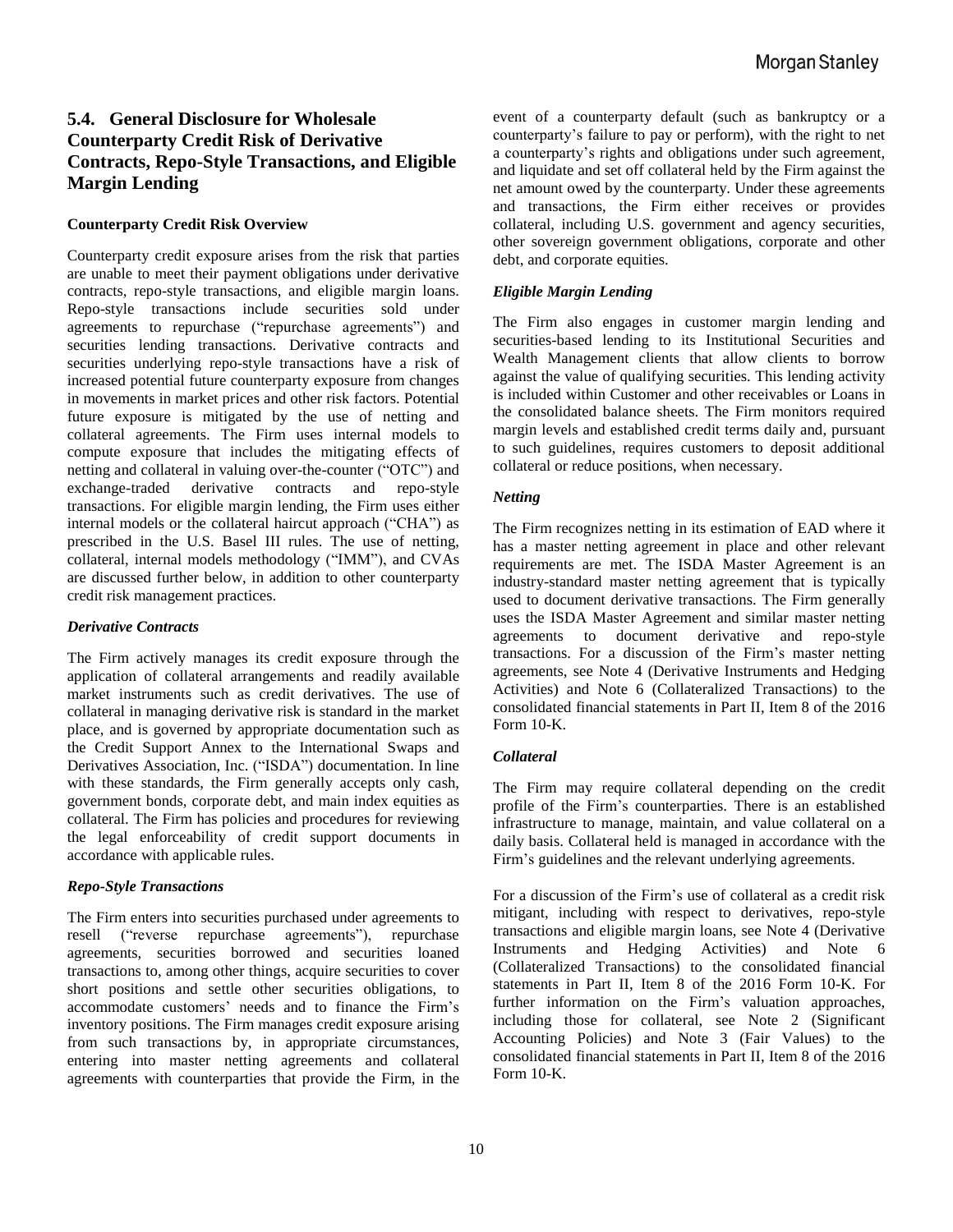#### *General Disclosure for Counterparty Credit Risk*

The following table presents the exposures for derivative and other contracts and securities financing transactions, consisting of repo-style transactions and eligible margin lending, presented on a U.S. GAAP basis.

| \$ in millions                              | At<br>December 31, 2016 |
|---------------------------------------------|-------------------------|
| Derivative and Other Contracts:             |                         |
| Gross positive fair value                   | \$<br>442,452           |
| Counterparty netting benefit                | (363,572)               |
| Net current credit exposure                 | \$<br>78,880            |
| Securities collateral                       | (10, 293)               |
| Cash collateral                             | (47,798)                |
| Net exposure (after netting and collateral) | \$<br>20,789            |
| <b>Securities Financing Transactions:</b>   |                         |
| Repo-Style Transactions:                    |                         |
| Gross notional exposure                     | \$<br>312,822           |
| Net exposure (after netting and collateral) | 14,852                  |
| Eligible Margin Lending:                    |                         |
| Gross notional exposure <sup>1</sup>        | \$<br>54.075            |

1. At December 31, 2016, the fair value of the collateral held exceeded the carrying value of margin loans.

The following table is presented on a U.S. GAAP basis and reflects the notional amount of outstanding credit derivatives at December 31, 2016, used to hedge the Firm's own portfolio and those undertaken in connection with client intermediation activities.

|                         |    |                        |   |       |    | At December 31, 2016             |   |         |  |
|-------------------------|----|------------------------|---|-------|----|----------------------------------|---|---------|--|
|                         |    | <b>Hedge Portfolio</b> |   |       |    | <b>Intermediation Activities</b> |   |         |  |
| \$ in millions          |    | <b>Purchased</b>       |   | Sold  |    | Purchased                        |   | Sold    |  |
| Credit derivative type  |    |                        |   |       |    |                                  |   |         |  |
| Credit default<br>swaps | S  | 30.714                 | S | 9.357 | S  | 420.336                          | S | 403.609 |  |
| Total return<br>swaps   |    | ۰                      |   |       |    | 747                              |   | 3.660   |  |
| Credit options          |    | 1,050                  |   |       |    | 18,089                           |   | 16,764  |  |
| <b>Total</b>            | \$ | 31.764                 | S | 9.357 | \$ | 439.172                          | 5 | 424.033 |  |

For a further discussion of the Firm's credit derivatives, see "Quantitative and Qualitative Disclosures about Market Risk—Risk Management—Credit Risk—Credit Exposure– Derivatives" in Part II, Item 7A and Note 4 (Derivative Instruments and Hedging Activities) to the consolidated financial statements in Part II, Item 8 of the 2016 Form 10-K.

#### *Internal Models Methodology*

The Firm has been approved by its primary regulators to use the IMM to estimate counterparty exposure at future time horizons. Under the IMM approach, the Firm uses simulation models to estimate the distribution of counterparty exposures at specified future time horizons. The simulation models project potential values of various risk factors that affect the Firm's counterparty portfolio (*e.g.*, interest rates, equity prices, commodity prices, and credit spreads) under a large number of simulation paths, and then determine possible changes in counterparty exposure for each path by re-pricing transactions with that counterparty under the projected risk factor values. A counterparty's expected positive exposure profile is determined from the resulting modeled exposure distribution to estimate EAD in calculating credit risk RWAs for regulatory capital ratio purposes. For a small population of exposures not modeled under this simulation method, the Firm calculates EAD for regulatory capital purposes using a more conservative but less risk-sensitive method. The internal models incorporate the effects of legally enforceable netting and collateral agreements in estimating counterparty exposure.

#### *Collateral Haircut Approach Methodology*

For certain eligible margin loans, EAD is adjusted to reflect the risk mitigating effect of financial collateral in line with the CHA as prescribed in the U.S. Basel III rules. CVA and other counterparty credit risk management practices are discussed further below.

The table below presents the EAD used for the Firm's determination of regulatory capital for derivative and other contracts and securities financing transactions, excluding default fund contributions.

|                                                   | At December 31, 2016                  |  |            |  |                        |            |       |                  |  |            |
|---------------------------------------------------|---------------------------------------|--|------------|--|------------------------|------------|-------|------------------|--|------------|
|                                                   | <b>Internal Models</b><br>Methodology |  |            |  | <b>CHA Methodology</b> |            | Total |                  |  |            |
| \$ in millions                                    | EAD                                   |  | <b>RWA</b> |  | <b>EAD</b>             | <b>RWA</b> |       | <b>EAD</b>       |  | <b>RWA</b> |
| Derivative<br>and other<br>contracts <sup>1</sup> | \$<br>69.147 \$                       |  | 24.960 \$  |  | - \$                   |            | - S   | 69.147 \$        |  | 24.960     |
| Securities<br>financing<br>transactions           | 37,127                                |  | 7,353      |  | 1,173                  | 2.276      |       | 38,300           |  | 9,629      |
| Other                                             | 1.694                                 |  | 36         |  |                        |            |       | 1,694            |  | 36         |
| <b>Total</b>                                      | \$<br>107,968 \$                      |  | 32,349 \$  |  | $1.173$ \$             |            |       | 2,276 \$ 109,141 |  | 34,625     |

1. Amount includes client exposures related to cleared transactions.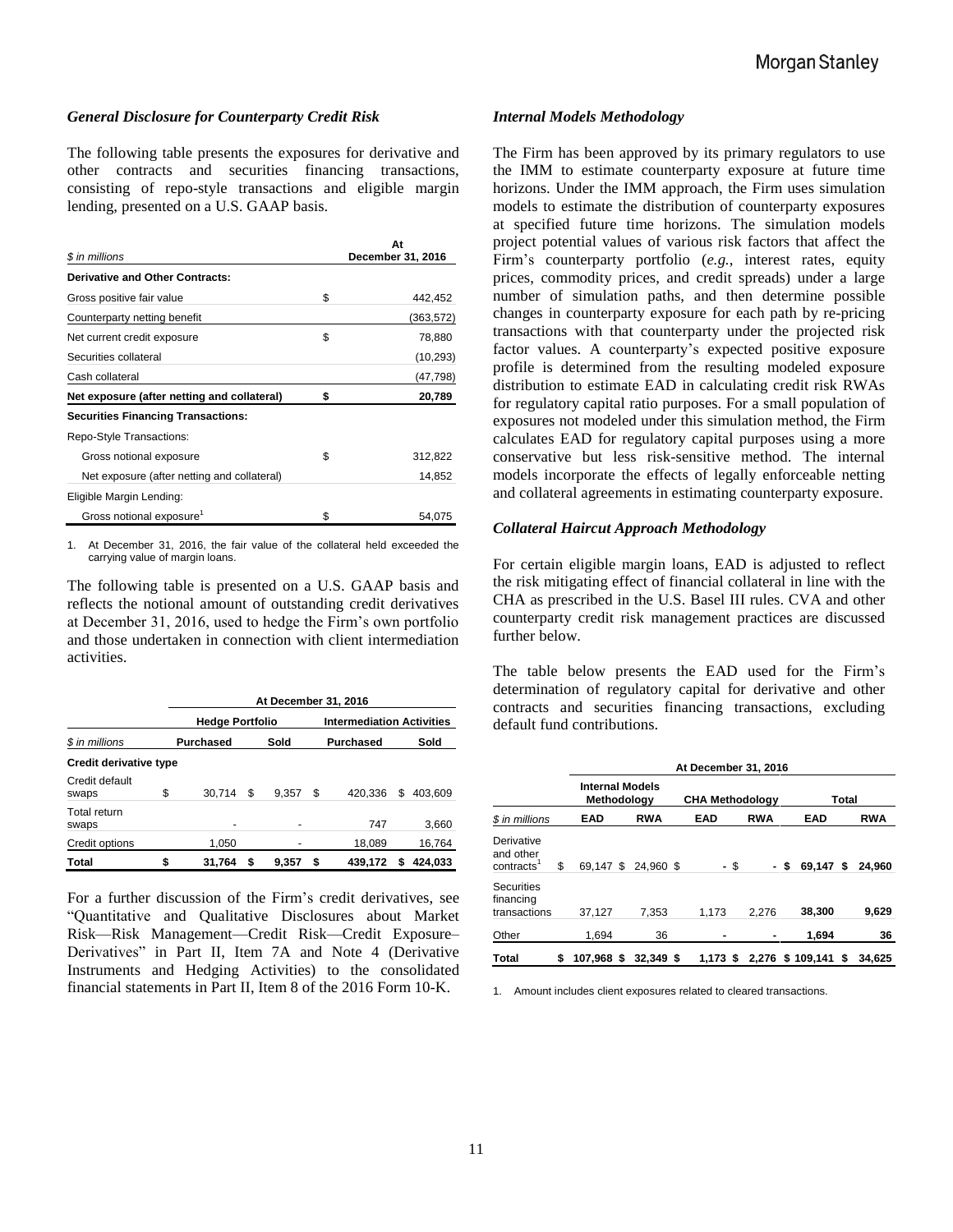#### **Other Counterparty Credit Risk Management Practices**

#### *Credit Valuation Adjustment*

CVA refers to the fair value adjustment to reflect counterparty credit risk in the valuation of bilateral (*i.e.,* non-cleared) OTC derivative contracts. U.S. Basel III requires the Firm to calculate RWAs for CVA.

The Firm establishes a CVA for bilateral OTC derivative transactions based on expected credit losses given the probability and severity of a counterparty default. The adjustment is determined by evaluating the credit exposure to the counterparty and by taking into account the market value of a counterparty's credit risk as implied by credit spreads, and the effect of allowances for any credit risk mitigants such as legally enforceable netting and collateral agreements.

CVA is recognized in profit and loss on a daily basis and effectively represents an adjustment to reflect the credit component of the fair value of the derivatives receivable. Given that the previously recognized CVA reduces the potential loss faced in the event of a counterparty default, exposure metrics are reduced for CVA.

#### *Credit Limits Framework*

The Firm employs an internal comprehensive and global Credit Limits Framework as one of the primary tools used to manage credit risk levels across the Firm. The Credit Limits Framework includes single-name limits and portfolio concentration limits by country, industry, and product type. The limits within the Credit Limits Framework are calibrated to the Firm's risk tolerance and reflect factors that include the Firm's capital levels and the risk attributes of the exposures managed by the limits. Credit exposure is actively monitored against the relevant credit limits, and excesses are escalated in accordance with established governance thresholds. In addition, credit limits are evaluated and reaffirmed at least annually or more frequently as necessary.

#### *Additional Collateral Requirements Due to Credit Rating Downgrade*

For a discussion of the additional collateral or termination payments that may be called in the event of a future credit rating downgrade of the Firm, see "MD&A—Liquidity and Capital Resources—Credit Ratings" in Part II, Item 7 of the 2016 Form 10-K.

#### *Wrong-Way Risk*

The Firm incorporates the effect of specific wrong-way risk in its calculation of the counterparty exposure. Specific wrongway risk arises when a transaction is structured in such a way that the exposure to the counterparty is positively correlated with the PD of the counterparty; for example, a counterparty

writing put options on its own stock or a counterparty collateralized by its own or related party stock. The Firm considers specific wrong-way risk when approving transactions. The Firm also monitors general wrong-way risk, which arises when the counterparty PD is correlated with general market or macroeconomic factors. The credit assessment process identifies these correlations and manages the risk accordingly.

#### **5.5. Credit Risk Mitigation**

#### **Overview**

In addition to the use of netting and collateral for mitigating counterparty credit risk discussed above, the Firm may seek to mitigate credit risk from its lending and derivatives transactions in multiple ways, including through the use of guarantees and hedges. At the transaction level, the Firm seeks to mitigate risk through management of key risk elements such as size, tenor, financial covenants, seniority and collateral. The Firm actively hedges its lending and derivatives exposure through various financial instruments that may include single-name, portfolio, and structured credit derivatives. Additionally, the Firm may sell, assign, or syndicate funded loans and lending commitments to other financial institutions in the primary and secondary loan market.

In connection with its derivative and other contracts and securities financing transaction activities, the Firm generally enters into master netting agreements and collateral arrangements with counterparties. These agreements provide the Firm with the ability to demand collateral, as well as to liquidate collateral and offset receivables and payables covered under the same master netting agreement in the event of a counterparty default. For further information on the impact of netting on the Firm's credit exposures, see "Collateral" in Section 5.4 herein and "Quantitative and Qualitative Disclosures about Market Risk—Risk Management—Credit Risk" in Part II, Item 7A of the 2016 Form 10-K.

#### *Loan Collateral Recognition and Management*

Collateralizing loans significantly reduces the credit risk to the Firm. As part of the credit evaluation process, the Credit Risk Management Department assesses the ability of obligors to grant collateral. The Credit Risk Management Department may consider the receipt of collateral as a factor when approving loans, as applicable.

Loans secured by customer margin accounts, a source of credit exposure, are collateralized in accordance with internal and regulatory guidelines. The Firm monitors required margin levels and established credit limits daily; and pursuant to such guidelines, requires customers to deposit additional collateral or reduce positions, when necessary. Factors considered in the review of margin loans are the amount of the loan, the intended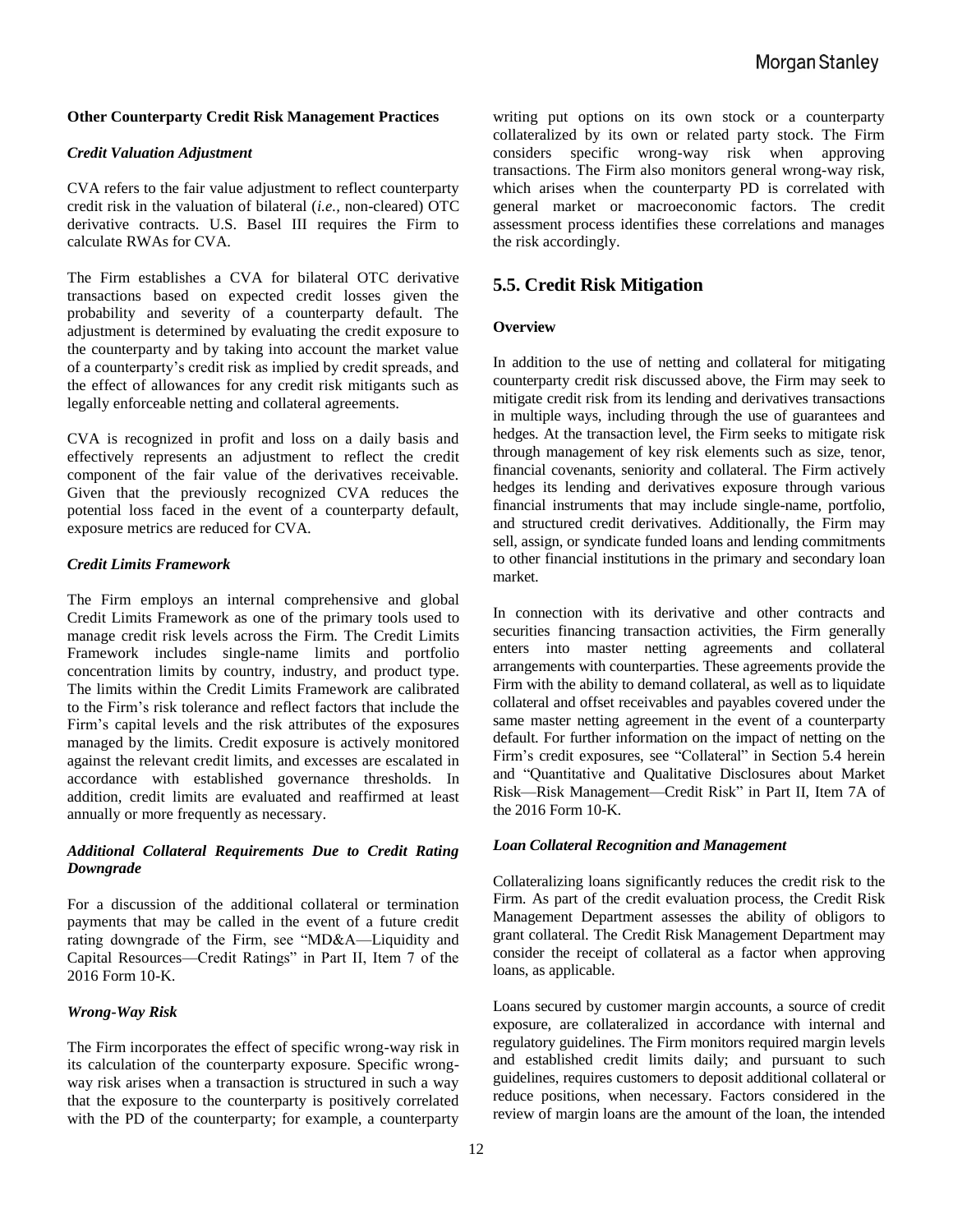purpose, the degree of leverage being employed in the account, and overall evaluation of the portfolio to ensure proper diversification or, in the case of concentrated positions, appropriate liquidity of the underlying collateral or potential hedging strategies to reduce risk. Additionally, transactions relating to restricted positions require a review of any legal impediments to liquidation of the underlying collateral. Underlying collateral for margin loans is reviewed with respect to the liquidity of the proposed collateral positions, valuation of securities, historic trading range, volatility analysis and an evaluation of industry concentrations.

With respect to first and second mortgage loans, including HELOC loans, a loan evaluation process is adopted within a framework of the credit underwriting policies and collateral valuation. Loan-to-collateral value ratios are determined based on independent third-party property appraisal/valuations, and the security lien position is established through title/ownership reports.

#### *Guarantees and Credit Derivatives*

The Firm may accept or request guarantees from related or third parties to mitigate credit risk for wholesale obligors. Such arrangements represent obligations for the guarantor to make payments to the Firm if the counterparty fails to fulfill its obligation under a borrowing arrangement or other contractual obligation. The Firm typically accepts guarantees from corporate entities and financial institutions within its Institutional Securities business segment, and individuals and their small- and medium-sized domestic businesses within its Wealth Management business segment. The Firm may also hedge certain exposures using credit derivatives. The Firm enters into credit derivatives, principally through credit default swaps, under which it receives or provides protection against the risk of default on a set of debt obligations issued by a specified reference entity or entities. A majority of the Firm's hedge counterparties are banks, broker-dealers, insurance, and other financial institutions.

The Firm recognizes certain credit derivatives and third-party guarantees for the reduction of capital requirements under the Advanced Approach. At December 31, 2016, the aggregate EAD amount of the Firm's wholesale exposure hedged by such credit derivatives or third-party guarantees, excluding CVA hedges, was \$5,643 million.

# **6. Equities Not Subject to Market Risk Capital Rule**

#### **Overview**

The Firm from time to time makes equity investments that may include business facilitation or other investing activities. Such investments are typically strategic investments undertaken by the Firm to facilitate core business activities. The Firm may also make equity investments and capital commitments to public and private companies, funds, and other entities. Additionally, the Firm sponsors and manages investment vehicles and separate accounts for clients seeking exposure to private equity, infrastructure, mezzanine lending, and real estate-related and other alternative investments. The Firm may also invest in and provide capital to such investment vehicles.

#### *Valuation for equity investments not subject to market risk capital rule*

The Firm's equity investments include investments in private equity funds, real estate funds, and hedge funds (which include investments made in connection with certain employee deferred compensation plans), as well as direct investments in equity securities, which are recorded at fair value.

The Firm applies the Alternative Modified Look-Through Approach for equity exposures to investment funds. Under this approach, the adjusted carrying value of an equity exposure to an investment fund is assigned on a pro rata basis to different risk weight categories based on the information in the fund's prospectus or related documents. For all other equity exposures, the Firm applies the Simple Risk-Weight Approach ("SRWA"). Under SRWA, the RWA for each equity exposure is calculated by multiplying the adjusted carrying value of the equity exposure by the applicable regulatory prescribed risk weight.

The following table consists of U.S. GAAP amounts disclosed in the Firm's balance sheet of investments and the types and nature of investments, capital requirements by appropriate equity groupings, realized gains/(losses) from sales and liquidations in the reporting period, and total unrealized gains/(losses) on available for sale ("AFS") equity securities reflected in Accumulated other comprehensive income (loss) ("AOCI"), net of tax, including unrecognized gains/(losses) related to investments carried at cost and unrealized gains/(losses) included in Tier 1 and/or Tier 2 capital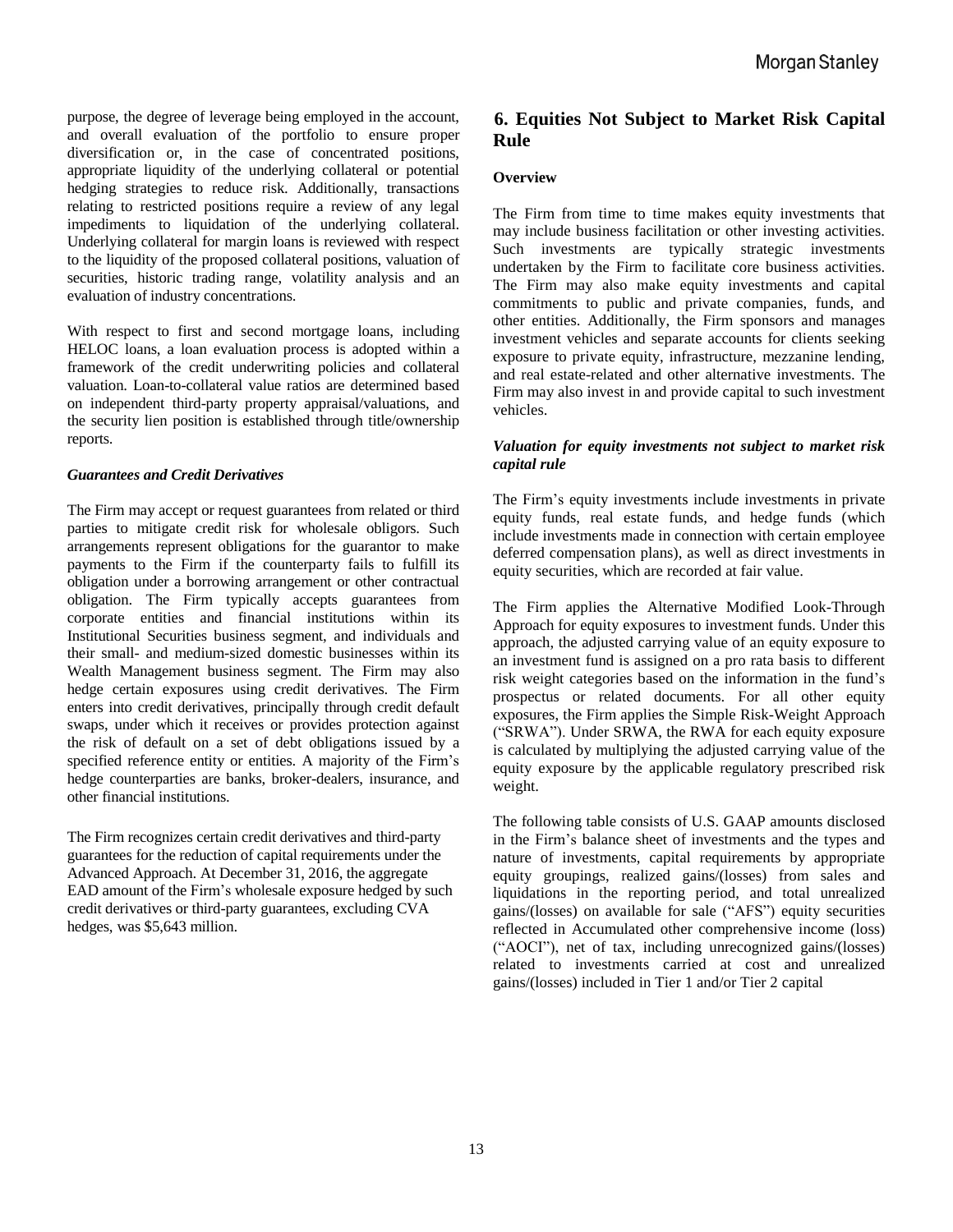|                                                                                                                                                                        |                                                      | At December 31, 2016    |                   |
|------------------------------------------------------------------------------------------------------------------------------------------------------------------------|------------------------------------------------------|-------------------------|-------------------|
| \$ in millions                                                                                                                                                         | Total<br>On-balance<br>$\mathbf{Sheet}^{\mathsf{T}}$ | <b>Risk</b><br>Weight % | RWAs <sup>2</sup> |
| <b>Type of Equity</b><br><b>Investments</b>                                                                                                                            |                                                      |                         |                   |
| Simple Risk-Weight<br>Approach:                                                                                                                                        |                                                      |                         |                   |
| Exposures in the 0%<br>risk weight category                                                                                                                            | \$<br>371                                            | 0%                      | \$                |
| Exposures in the 20%<br>risk weight category                                                                                                                           | 45                                                   | 20%                     | 9                 |
| Community<br>development equity<br>exposures                                                                                                                           | 1,586                                                | 100%                    | 1,706             |
| Non-significant equity<br>exposures                                                                                                                                    | 4,323                                                | 100%                    | 5,075             |
| Significant<br>investments in<br>unconsolidated<br>financial institutions <sup>3</sup>                                                                                 | 3,870                                                | 100%                    | 4,052             |
| Publicly traded equity<br>exposures                                                                                                                                    |                                                      | 300%                    |                   |
| Non-publicly traded<br>equity exposures<br>Exposures in the                                                                                                            |                                                      | 400%                    |                   |
| 600% risk weight<br>category                                                                                                                                           | 336                                                  | 600%                    | 2,825             |
| Sub-total                                                                                                                                                              | \$<br>10,531                                         | N/A                     | \$<br>13,667      |
| Equity exposures to investment funds:<br><b>Alternative Modified</b><br>Look-Through                                                                                   |                                                      |                         |                   |
| Approach                                                                                                                                                               | 1,047                                                | N/A                     | 1,904             |
| <b>Total Equities Not</b><br><b>Subject to Market Risk</b>                                                                                                             |                                                      |                         |                   |
| <b>Capital Rule</b>                                                                                                                                                    | \$<br>11,578                                         | N/A                     | \$<br>15,571      |
| Quarter-to-date realized gains/(losses) from sales and<br>liquidations <sup>4</sup>                                                                                    |                                                      |                         | \$<br>199         |
| Total unrealized gains/(losses) on AFS equity securities reflected<br>in $AOCI4$<br>Unrecognized gains/(losses) related to investments carried at<br>cost <sup>4</sup> |                                                      |                         | (3)               |
| Unrealized gains/(losses) included in Tier 1 and/or Tier 2 capital                                                                                                     |                                                      |                         | (3)               |

#### N/A—Not Applicable

- 1. The total on-balance sheet amount reflects \$9,061 million and \$2,517 million of non-publicly traded and publicly traded investments, respectively, at December 31, 2016. The on-balance sheet amounts reflect approximate fair value of these exposures and are presented on a U.S. GAAP basis, which include investments in the Firm's own capital instruments and investments in the capital instruments of unconsolidated financial institutions that are subject to capital deductions under U.S. Basel III. At December 31, 2016, the amount of Equities Not Subject to Market Risk Capital Rule that was deducted from Total capital was \$73 million, which also includes certain deductions applicable under the Volcker Rule. For a discussion of the Firm's deductions under the Volcker Rule, see "Business—Supervision and Regulation—Financial Holding Firm—Activities Restrictions under the Volcker Rule" in Part I, Item 1 of the 2016 Form 10-K. For further information on the Firm's valuation techniques related to investments, see Note 2 (Significant Accounting Policies) to the consolidated financial statements in Part II, Item 8 of the 2016 Form 10-K.
- 2. In accordance with U.S. Basel III, RWAs reflect a 1.06 multiplier and include both on- and off-balance sheet equity exposures.
- 3. Under the Advanced Approach, significant investments in unconsolidated financial institutions in the form of common stock, which are not deducted from Common Equity Tier 1, are assigned a 250% risk weight. Between 2014 and 2017, under the transitional rules, a 100% risk weight is applied. In 2018, the 250% risk weight comes into effect on a fully phased-in basis.
- 4. For the quarter ended December 31, 2016.

# **7. Securitization Exposures**

A securitization exposure is defined (in line with the U.S. Basel III definition) as a transaction in which:

- All or a portion of the credit risk of the underlying exposures is transferred to third parties, and has been separated into two or more tranches reflecting different levels of seniority;
- The performance of the securitization depends upon the performance of the underlying exposures;
- All or substantially all of the underlying exposures are financial exposures; and
- The underlying exposures are not owned by an operating company or certain other issuers.

Securitization exposures include on- or off-balance sheet exposures (including credit enhancements) that arise from a traditional securitization or synthetic securitization (including a re-securitization transaction); or an exposure that directly or indirectly references a securitization exposure (*e.g.*, a credit derivative). A re-securitization is a securitization which has more than one underlying exposure and in which one or more of the underlying exposures is itself a securitization exposure.

On-balance sheet exposures include securitization notes purchased and loans made to securitization trusts. Off-balance sheet exposures include liquidity commitments and derivatives (including tranched credit derivatives and derivatives for which the reference obligation is a securitization).

Securitization exposures are classified as either traditional or synthetic. In a traditional securitization, risk is transferred other than through the use of credit derivatives or guarantees. Typically, the originator establishes a special purpose entity ("SPE") and sells assets (either originated or purchased) off its balance sheet into the SPE, which issues securities to investors. In a synthetic securitization, credit risk is transferred to an investor through the use of credit derivatives or guarantees.

The Firm does not manage or advise entities that invest in securitizations sponsored by the Firm.

Except for (i) the AFS securities portfolios, for which the Firm purchases mostly highly rated tranches of commercial mortgage and other securitizations not sponsored by the Firm, and (ii) warehouse loans and liquidity commitments to client sponsored SPEs, the Firm engages in securitizations primarily as a trading activity.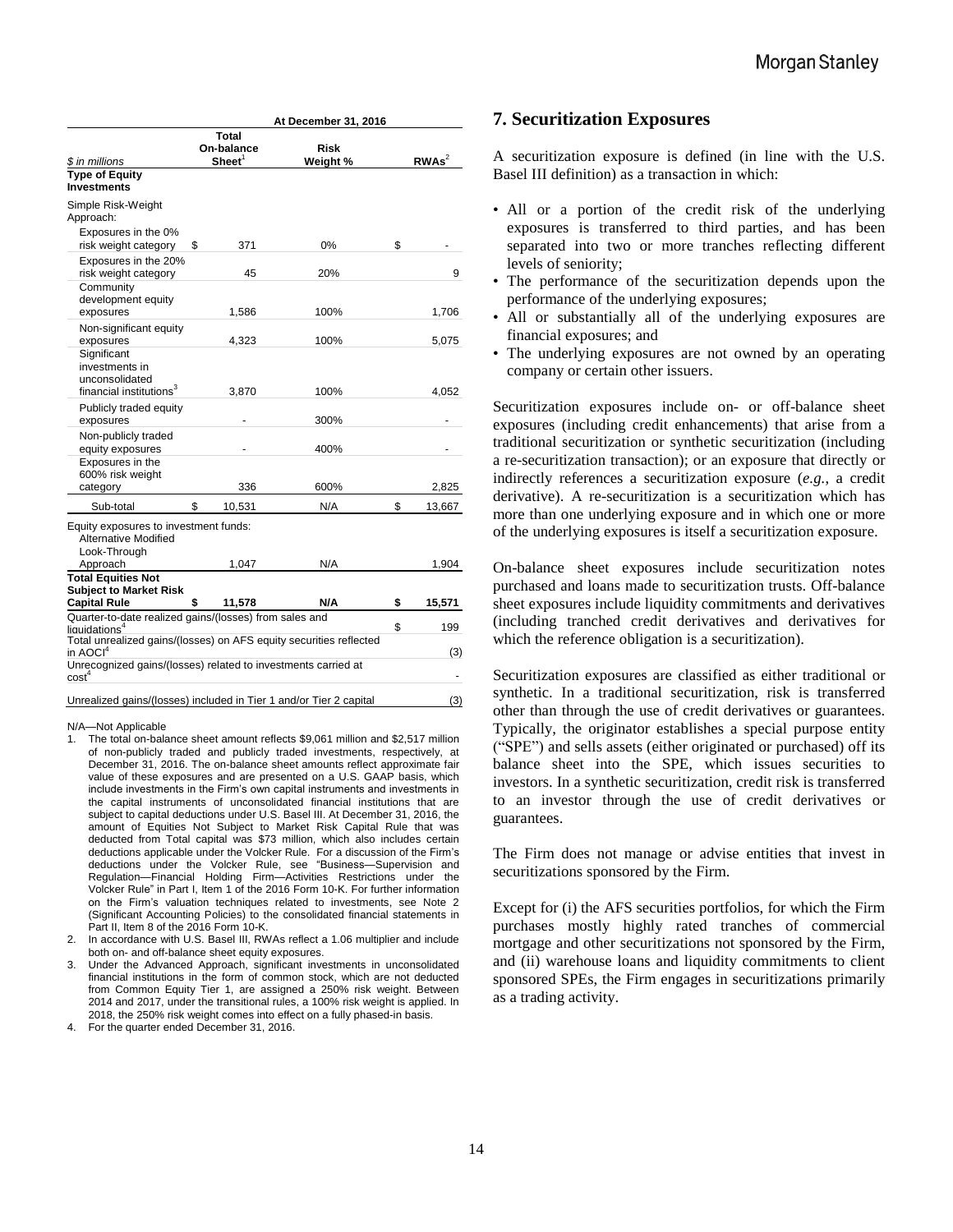The Firm retains securities issued in some of the securitization transactions it sponsors, and it purchases securities issued in securitization transactions sponsored by others as part of its trading inventory. These interests are included in the consolidated balance sheets at fair value with mark-to-market changes reported in net income.

For further information on securitization transactions in which the Firm holds any exposure in either the banking book or the trading book, see Note 13 (Variable Interest Entities and Securitization Activities) to the consolidated financial statements in Part II, Item 8 of the 2016 Form 10-K.

## **7.1. Accounting and Valuation**

For a discussion of the Firm's accounting and valuation techniques related to securitization, see Note 2 (Significant Accounting Policies), Note 3 (Fair Values) and Note 13 (Variable Interest Entities and Securitization Activities) to the consolidated financial statements in Part II, Item 8 of the 2016 Form 10-K.

# **7.2. Securitization and Resecuritization Exposures in the Banking Book**

The following table presents the total outstanding exposures securitized by the Firm as a sponsor for which the Firm has retained credit or counterparty exposures in the banking book at December 31, 2016. This excludes securities held in the Firm's trading book and this table is primarily comprised of transactions in which the Firm transferred assets and entered into a derivative transaction with the securitization SPE. For residential mortgage and commercial mortgage transactions, these derivatives are interest rate and/or currency swaps. Traditional securitization exposures reflect unpaid principal balances of the underlying collateral, and synthetic securitization exposures reflect notional amounts.

|                                     | At December 31, 2016 |                           |          |                  |
|-------------------------------------|----------------------|---------------------------|----------|------------------|
|                                     |                      | <b>Traditional</b>        |          |                  |
|                                     |                      | <b>Amounts Sold</b><br>bγ |          |                  |
| \$ in millions                      |                      | the Firm                  | the Firm | <b>Synthetic</b> |
| <b>Exposure type</b>                |                      |                           |          |                  |
| Commercial mortgages                | S                    | 3,779 \$                  | 3,596 \$ |                  |
| Residential mortgages               |                      | 473                       |          |                  |
| Corporate debt                      |                      |                           |          |                  |
| Asset-backed and other <sup>1</sup> |                      |                           |          |                  |
| <b>Total</b>                        |                      | $4.252$ \$                | 3,596 \$ |                  |

1. Amounts primarily reflect student loans, auto receivables, servicer advance receivables, municipal bonds and credit card receivables.

The following table is presented on a U.S. GAAP basis and reflects a summary of the Firm's securitization activity during 2016, regardless of whether the Firm retained credit or counterparty exposure, including the amount of exposures securitized (by exposure type), and the corresponding recognized gain or loss on sale. This table includes assets transferred by unaffiliated co-depositors into these transactions.

|                             | Year Ended December 31, 2016 |                                          |                                      |                                                                                        |  |  |  |  |
|-----------------------------|------------------------------|------------------------------------------|--------------------------------------|----------------------------------------------------------------------------------------|--|--|--|--|
| \$ in millions              |                              | <b>Amounts Sold</b><br>bγ<br>the $Firm1$ | Recognized<br>Gain/(Loss)<br>on Sale | <b>Amounts Sold</b><br>by Third Parties<br>in Transactions<br>Sponsored by<br>the Firm |  |  |  |  |
| <b>Exposure type</b>        |                              |                                          |                                      |                                                                                        |  |  |  |  |
| Commercial mortgages        | S                            | 3,976 \$                                 | 16 \$                                | 9,586                                                                                  |  |  |  |  |
| Residential mortgages       |                              |                                          |                                      |                                                                                        |  |  |  |  |
| Corporate debt              |                              |                                          |                                      |                                                                                        |  |  |  |  |
| Asset-backed and other $^1$ |                              | 113                                      |                                      | 6                                                                                      |  |  |  |  |
| Total                       |                              | 4,089 \$                                 | 16 \$                                | 9,592                                                                                  |  |  |  |  |

1. Amounts represent notional value of assets which the Firm contributed to the securitization.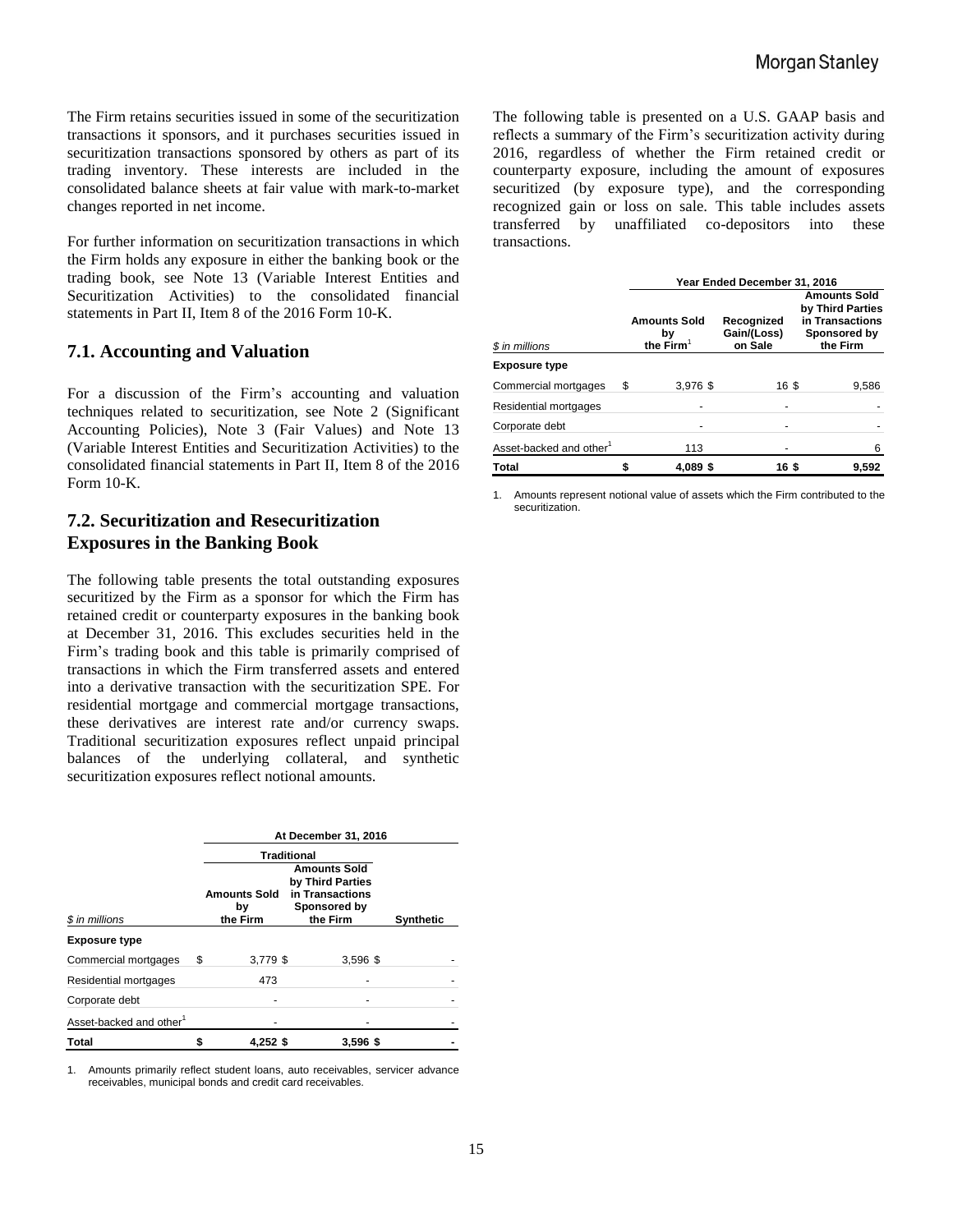The following table is presented on a U.S. GAAP basis and reflects a summary of the Firm's securitization activity during 2016, for those transactions in which the Firm has not retained an interest, including the amount of exposures securitized (by exposure type), and the corresponding recognized gain or loss on sale. This table includes assets transferred by unaffiliated co-depositors into these transactions.

|                        | Year Ended December 31, 2016 |                                          |                                      |                                                                                        |  |  |  |  |
|------------------------|------------------------------|------------------------------------------|--------------------------------------|----------------------------------------------------------------------------------------|--|--|--|--|
| \$ in millions         |                              | <b>Amounts Sold</b><br>bγ<br>the $Firm1$ | Recognized<br>Gain/(Loss)<br>on Sale | <b>Amounts Sold</b><br>by Third Parties<br>in Transactions<br>Sponsored by<br>the Firm |  |  |  |  |
| <b>Exposure type</b>   |                              |                                          |                                      |                                                                                        |  |  |  |  |
| Commercial mortgages   | S                            | 1.660 \$                                 | 3\$                                  | 4,990                                                                                  |  |  |  |  |
| Residential mortgages  |                              |                                          |                                      |                                                                                        |  |  |  |  |
| Corporate debt         |                              |                                          |                                      |                                                                                        |  |  |  |  |
| Asset-backed and other |                              | 113                                      |                                      | 6                                                                                      |  |  |  |  |
| <b>Total</b>           |                              | 1,773 \$                                 | 3\$                                  | 4,996                                                                                  |  |  |  |  |

1. Amounts represent notional value of assets which the Firm contributed to the securitization.

The following tables include outstanding exposures intended to be securitized, as well as securities held in the Firm's AFS securities portfolios, warehouse loans and liquidity commitments made to securitization entities and transactions in which the Firm entered into derivative transactions with a securitization issuer. The tables do not include securities held in the Firm's trading book. For information on securities held in the Firm's trading book, see "Securitization and Resecuritization Exposures in the Trading Book" in Section 7.3 herein.

The Firm did not recognize credit losses relating to retained senior or subordinate tranches in the banking book. During the quarter ended December 31, 2016, the Firm did not have impaired/past due exposures or losses on securitized assets.

In addition, the Firm may enter into derivative contracts, such as interest rate swaps with securitization SPEs. These derivative transactions generally represent senior obligations of the SPEs, senior to the most senior beneficial interest outstanding in the securitized exposures, and are included in the Firm's consolidated balance sheets primarily at fair value.

The following table is presented on a U.S. GAAP basis and reflects the outstanding exposures intended to be securitized:

| \$ in millions         | At December 31, 2016 |  |  |
|------------------------|----------------------|--|--|
| <b>Exposure type</b>   |                      |  |  |
| Commercial mortgages   | \$<br>439            |  |  |
| Residential mortgages  | 242                  |  |  |
| Corporate debt         |                      |  |  |
| Asset-backed and other |                      |  |  |
| Total                  | 681                  |  |  |

The following table presents the aggregate EAD amount of the Firm's outstanding on- and off-balance sheet securitization positions by exposure type:

|                        |    |                     | At December 31, 2016 |        |  |  |  |  |
|------------------------|----|---------------------|----------------------|--------|--|--|--|--|
| \$ in millions         |    | On-balance<br>sheet | Off-balance<br>sheet | Total  |  |  |  |  |
| <b>Exposure type</b>   |    |                     |                      |        |  |  |  |  |
| Commercial mortgages   | \$ | 5,526 \$            | $979$ \$             | 6,505  |  |  |  |  |
| Residential mortgages  |    | 1,114               | 56                   | 1,170  |  |  |  |  |
| Corporate debt         |    | 928                 | 139                  | 1,067  |  |  |  |  |
| Asset-backed and other |    | 8,533               | 3,824                | 12,357 |  |  |  |  |
| <b>Total</b>           |    | 16,101 \$           | 4,998 \$             | 21,099 |  |  |  |  |

The following tables present the aggregate EAD amount of securitization exposures retained or purchased and the associated RWAs for these exposures, categorized between securitization and re-securitization exposures. In addition, these exposures are further categorized into risk weight bands and by risk-based capital approaches. The Firm employs the Supervisory Formula Approach and the Simplified Supervisory Formula Approach to calculate counterparty credit capital for securitization exposures in the Firm's banking book. The Supervisory Formula Approach uses internal models to calculate the risk weights for securitization exposures. The Simplified Supervisory Formula Approach is a simplified version of the Supervisory Formula Approach under which the risk weights for securitization exposures are determined using supervisory risk weights and other inputs. In those cases where the Firm does not apply either of the Supervisory Formula Approach or the Simplified Supervisory Formula Approach, then the securitization exposures will be assigned to the 1,250% risk weight category.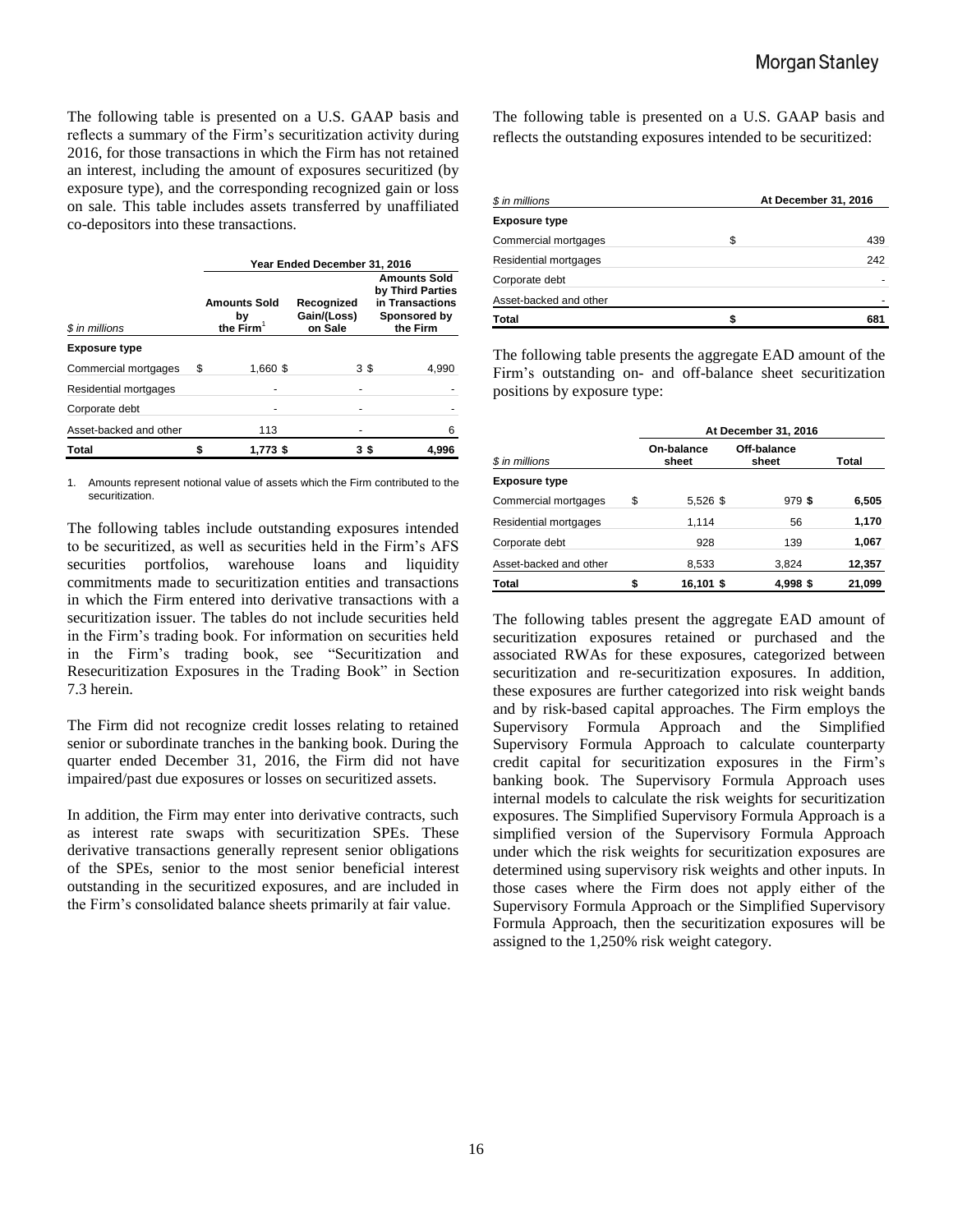|                          | At December 31, 2016 |                                                                                               |             |  |       |    |                                   |    |            |      |             |
|--------------------------|----------------------|-----------------------------------------------------------------------------------------------|-------------|--|-------|----|-----------------------------------|----|------------|------|-------------|
|                          |                      | <b>Securitizations</b>                                                                        |             |  |       |    |                                   |    |            |      |             |
|                          |                      | Simplified<br>Supervisory<br><b>Supervisory</b><br>Formula<br>Formula<br>Approach<br>Approach |             |  |       |    | 1,250% Risk<br>Weight<br>Category |    |            |      |             |
| \$ in millions           | EAD                  |                                                                                               | <b>RWAs</b> |  | EAD   |    | <b>RWAs</b>                       |    | <b>EAD</b> |      | <b>RWAs</b> |
| Risk Weight              |                      |                                                                                               |             |  |       |    |                                   |    |            |      |             |
| 0% to $\epsilon$ =20%    | \$10.150             | \$                                                                                            | $2.151$ \$  |  | 5.768 | \$ | $1,223$ \$                        |    |            | - \$ |             |
| $>20\%$ to $\leq 100\%$  | 1,023                |                                                                                               | 346         |  | 150   |    | 127                               |    |            |      |             |
| $>100\%$ to $\leq 500\%$ | 12                   |                                                                                               | 14          |  | 1,690 |    | 4.631                             |    |            |      |             |
| >500% to <1250%          |                      |                                                                                               |             |  |       |    |                                   |    |            |      |             |
| 1,250%                   |                      |                                                                                               | 1           |  |       |    |                                   |    | 8          |      | 113         |
| Total                    | \$11.185             |                                                                                               | $$2,512$ \$ |  | 7,608 | \$ | 5.981                             | \$ | 8          | \$   | 113         |

|                          | At December 31, 2016      |                                        |             |                                                             |             |                                   |             |  |
|--------------------------|---------------------------|----------------------------------------|-------------|-------------------------------------------------------------|-------------|-----------------------------------|-------------|--|
|                          | <b>Re-securitizations</b> |                                        |             |                                                             |             |                                   |             |  |
|                          |                           | <b>Supervisory</b><br>Formula Approach |             | <b>Simplified</b><br><b>Supervisory</b><br>Formula Approach |             | 1.250% Risk<br>Weight<br>Category |             |  |
| \$ in millions           |                           | EAD                                    | <b>RWAs</b> | EAD                                                         | <b>RWAs</b> | EAD                               | <b>RWAs</b> |  |
| <b>Risk Weight</b>       |                           |                                        |             |                                                             |             |                                   |             |  |
| 0% to $\leq$ 20%         | \$                        | $2,290$ \$                             | 485 \$      | - \$                                                        | - \$        | - \$                              |             |  |
| $>20\%$ to $\leq 100\%$  |                           |                                        |             | 5                                                           | 5           |                                   |             |  |
| $>100\%$ to $\leq 500\%$ |                           |                                        |             |                                                             |             |                                   |             |  |
| >500% to <1250%          |                           |                                        |             | 1                                                           | 3           |                                   |             |  |
| 1250%                    |                           |                                        |             |                                                             |             |                                   |             |  |
| Total                    |                           | $2,290$ \$                             | 485 \$      | 65                                                          | 8\$         |                                   | S           |  |

At December 31, 2016, the amount of exposures that was deducted from Tier 1 common capital, representing the aftertax gain on sale resulting from securitization was \$22 million.

The following table presents the aggregate EAD amount of resecuritization exposures retained or purchased, categorized according to exposures to which credit risk mitigation is applied and those not applied.

| \$ in millions                                                               | At December 31,<br>2016 |       |  |  |
|------------------------------------------------------------------------------|-------------------------|-------|--|--|
| <b>Re-securitization exposures:</b>                                          |                         |       |  |  |
| Re-securitization exposure to which credit risk mitigation is<br>applied     | S                       |       |  |  |
| Re-securitization exposure to which credit risk mitigation is<br>not applied |                         | 2,296 |  |  |
| Total re-securitization exposures retained or purchased                      | S                       | 2,296 |  |  |
| Total re-securitization exposure to quarantors                               | S                       |       |  |  |
| Total re-securitization exposure not to quarantors                           |                         | 2,296 |  |  |
| Total re-securitization exposures retained or purchased \$                   |                         | 2.296 |  |  |

The credit risk of the Firm's securitizations and resecuritizations is controlled by actively monitoring and managing the associated credit exposures. The Firm evaluates collateral quality, credit subordination levels and structural characteristics of securitization transactions at inception and on an ongoing basis, and manages exposures against internal concentration limits.

# **7.3. Securitization and Resecuritization Exposures in the Trading Book**

The Firm also engages in securitization activities related to commercial and residential mortgage loans, corporate bonds and loans, municipal bonds and other types of financial instruments. The Firm records such activities in the trading book.

The following table presents the Net Market Value of the Firm's aggregate on- and off-balance sheet securitization positions by exposure type, inclusive of hedges, in the trading book:

|                                        | At December 31, 2016          |       |  |  |  |
|----------------------------------------|-------------------------------|-------|--|--|--|
| \$ in millions                         | Net Market Value <sup>1</sup> |       |  |  |  |
| <b>Exposures</b>                       |                               |       |  |  |  |
| Commercial mortgages                   | S                             | 908   |  |  |  |
| Residential mortgages                  |                               | 870   |  |  |  |
| Corporate debt <sup>2</sup>            |                               | 1,623 |  |  |  |
| Asset-backed securitizations and other |                               | 213   |  |  |  |
| Total                                  |                               | 3,614 |  |  |  |

1. Net Market Value represents the fair value for cash instruments and the replacement value for derivative instruments.

Amount includes correlation trading positions that are not eligible for Comprehensive Risk Measure ("CRM") surcharge. For more information on CRM, see Section 9.1 "Comprehensive Risk Measure" included herein.

The Firm closely monitors the price, basis and liquidity risk in the covered securitization and resecuritization positions that are held in the trading book. Each position falls into at least one or more trading limits that have been set to limit the aggregate, concentration and basis risk in the portfolio to acceptable levels. Holdings are monitored against these limits on a daily basis.

The inherent market risk of these positions are captured in various risk measurement models including Regulatory VaR, Regulatory stressed VaR and stress loss scenarios which are calculated and reviewed on a daily basis. Further, the Firm regularly performs additional analysis to comprehend various risks in its securitization and resecuritization portfolio, and changes in these risks. Analysis is performed in accordance with U.S. Basel III to understand structural features of the portfolio and the performance of underlying collateral.

The Firm calculates the standard specific risk regulatory capital for securitization and resecuritization positions under the Simplified Supervisory Formula Approach. Under this approach, a risk weight assigned to each position is calculated based on a prescribed regulatory methodology. The resulting capital charge represents the higher of the total net long or net short capital charge calculated after applicable netting.

In addition, the Firm uses a variety of hedging strategies to mitigate credit spread and default risk for the securitization and resecuritization positions. Hedging decisions are based on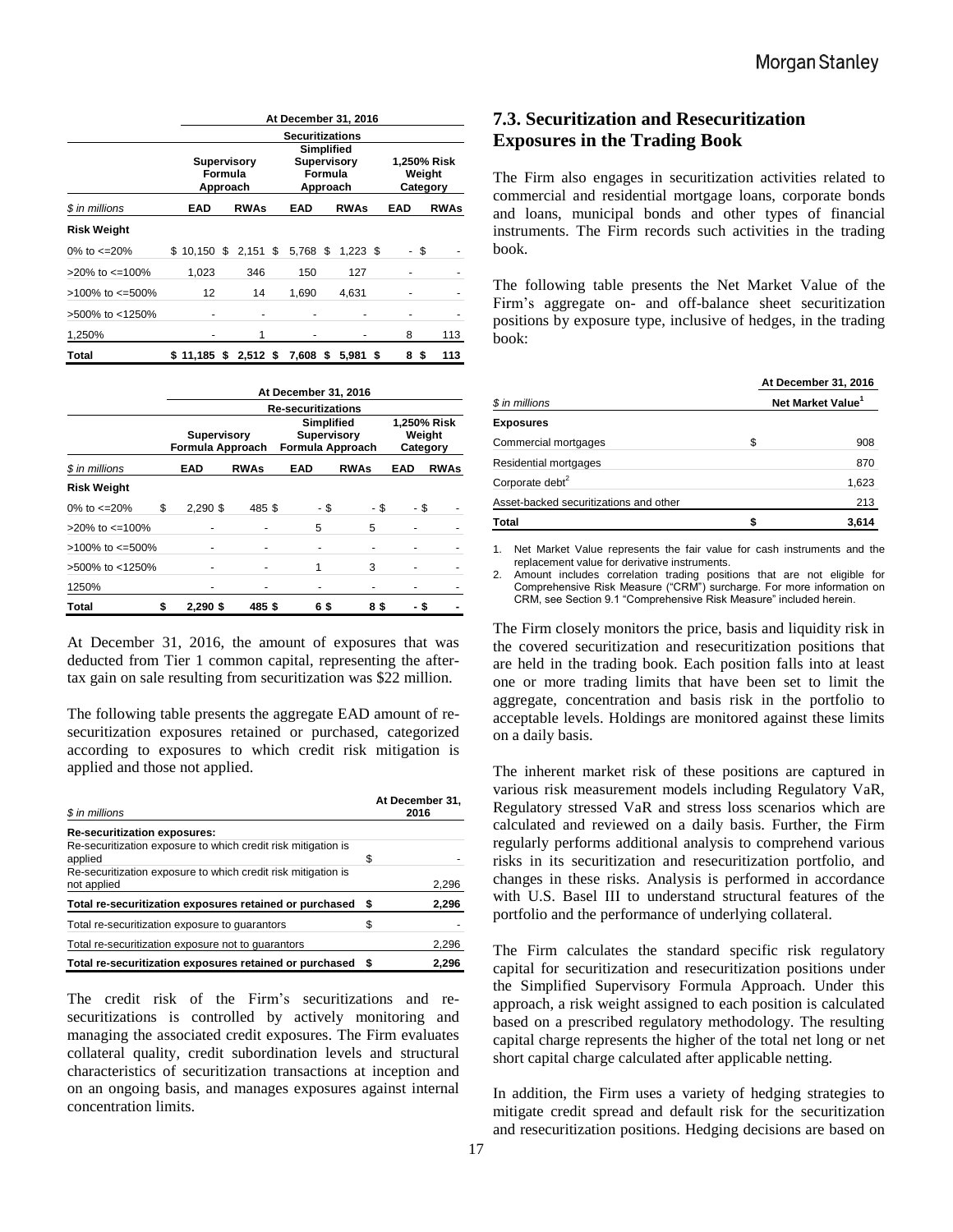market conditions, and are evaluated within the Firm's risk governance structure.

#### **8. Interest Rate Risk Sensitivity Analysis**

The Firm believes that the net interest income sensitivity analysis is an appropriate representation of the Firm's U.S. Bank Subsidiaries' interest rate risk for non-trading activities. For information on the interest rate risk sensitivity analysis, see "Quantitative and Qualitative Disclosures about Market Risk—Risk Management—Market Risk—Non-trading Risks—Interest Rate Risk Sensitivity" in Part II, Item 7A of the 2016 Form 10-K.

## **9. Market Risk**

Market risk refers to the risk that a change in the level of one or more market prices, rates, indices, implied volatilities (the price volatility of the underlying instrument imputed from option prices), correlations or other market factors, such as market liquidity, will result in losses for a position or portfolio. Generally, the Firm incurs market risk as a result of trading, investing and client facilitation activities, principally within its Institutional Securities business segment where the substantial majority of the Firm's market risk capital is required. In addition, the Firm incurs trading-related market risk within its Wealth Management business segment. The Firm's Investment Management business segment incurs principally non-trading market risk primarily from investments in real estate funds and private equity vehicles.

The following table presents the Firm's measure for market risk and market risk RWAs in accordance with the Advanced Approach, categorized by component type. RWAs for market risk are computed using either regulator-approved internal models or standardized methods that involve applying riskweighting factors prescribed by regulators. Pursuant to U.S. Basel III, multiplying the measure for market risk by 12.5 results in market risk RWAs.

|                                                            | At December 31, 2016 |                                          |                   |  |  |  |
|------------------------------------------------------------|----------------------|------------------------------------------|-------------------|--|--|--|
| \$ in millions                                             |                      | <b>Measure for</b><br><b>Market Risk</b> | RWAs <sup>1</sup> |  |  |  |
| Components of measure for market risk and market risk RWAs |                      |                                          |                   |  |  |  |
| Regulatory VaR <sup>2</sup>                                | \$                   | 447 \$                                   | 5,589             |  |  |  |
| Regulatory stressed VaR <sup>3</sup>                       |                      | 1,558                                    | 19,479            |  |  |  |
| Incremental risk charge <sup>3</sup>                       |                      | 331                                      | 4,139             |  |  |  |
| Comprehensive risk measure <sup>3, 4</sup>                 |                      | 451                                      | 5,640             |  |  |  |
| Specific risk:                                             |                      |                                          |                   |  |  |  |
| Non-securitizations <sup>5</sup>                           |                      | 1,256                                    | 15,703            |  |  |  |
| Securitizations <sup>6</sup>                               |                      | 826                                      | 10,322            |  |  |  |
| <b>Total market risk</b>                                   |                      | $4.869$ \$                               | 60,872            |  |  |  |

1. For information on the Firm's market risk RWAs roll-forward from December 31, 2015 to December 31, 2016, see "MD&A—Liquidity and Capital Resources—Regulatory Requirements—Regulatory Capital Requirements" in Part II, Item 7 of the 2016 Form 10-K.

2. Per regulatory requirements, the daily average of the previous 60 business days from the period-end date is utilized in the regulatory capital calculation.

3. Per regulatory requirements, the weekly average of the previous 12 weeks from the period-end date is utilized in the regulatory capital calculation.

4. Amounts include an 8% CRM surcharge computed under the standardized approach for positions eligible for CRM. As of the most recent reporting date, the CRM surcharge related to RWAs was \$3,928 million. For more information on CRM, see Section 9.1 "Comprehensive Risk Measure" included herein.

5. Non-securitization specific risk charges calculated using regulatoryprescribed risk-weighting factors for certain debt and equity positions. The prescribed risk-weighting factors are generally based on, among other things, the Organization for Economic Cooperation and Development's country risk classifications for the relevant home country (in the case of public sector and depository institution debt positions), the remaining contractual maturity and internal assessments of creditworthiness. Additionally, amounts include a De Minimis RWA for positions not captured in the VaR model.

6. For information on market risk related to securitizations, see Section 7.3 "Securitization and Resecuritization Exposures in the Trading Book" included herein.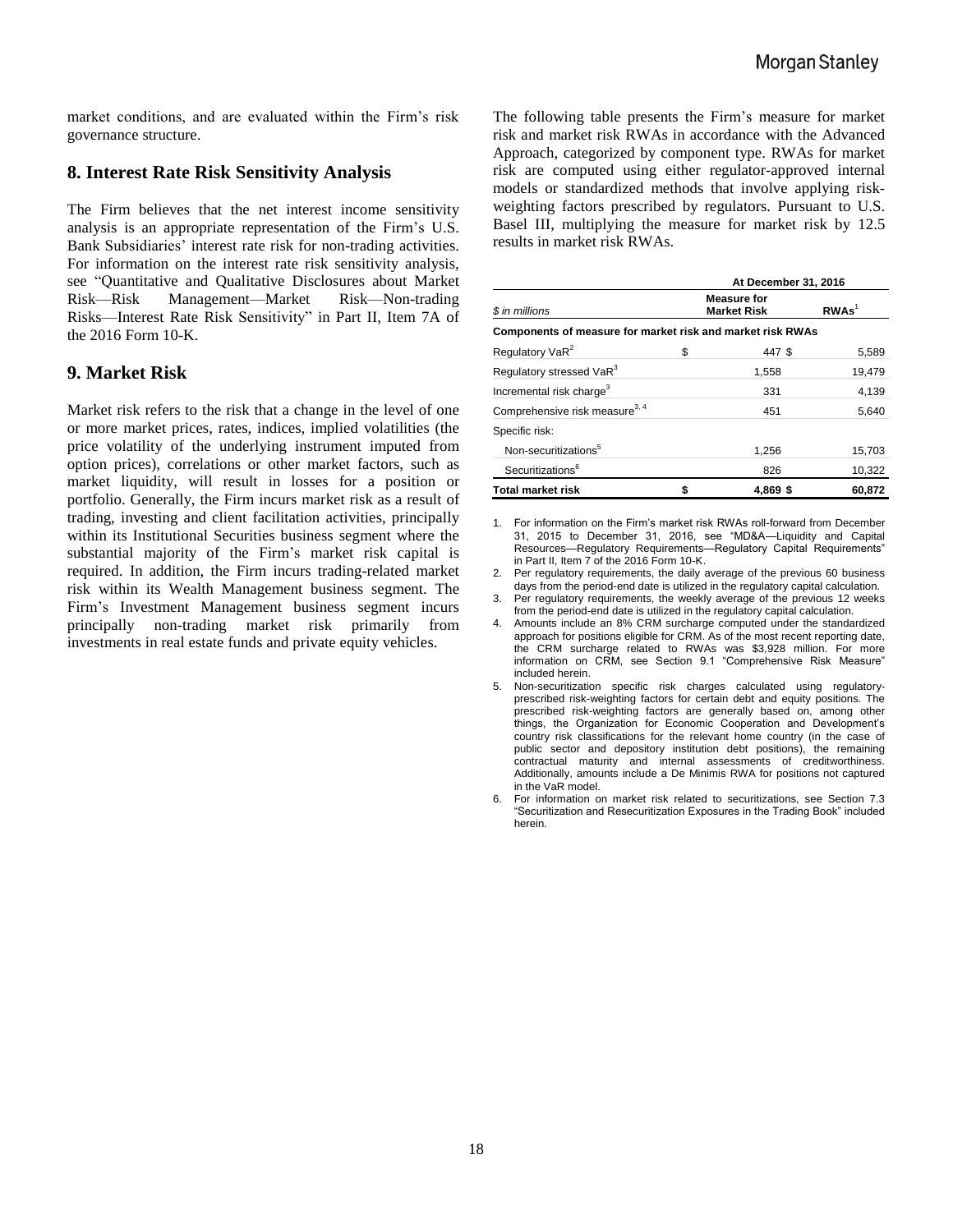# **9.1. Model Methodology, Assumptions and Exposure Measures**

#### **Regulatory VaR**

The Firm estimates VaR using an internal model based on volatility-adjusted historical simulation for general market risk factors and Monte Carlo simulation for name-specific risk in corporate shares, bonds, loans and related derivatives. The model constructs a distribution of hypothetical daily changes in the value of trading portfolios based on the following: historical observation of daily changes in key market indices or other market risk factors; and information on the sensitivity of the portfolio values to these market risk factor changes. The Firm's VaR model uses four years of historical data with a volatility adjustment to reflect current market conditions.

The Firm utilizes the same VaR model for risk management purposes as well as regulatory capital calculations. The portfolio of positions used for the Firm's VaR for risk management purposes ("Management VaR") differs from that used for regulatory capital requirements ("Regulatory VaR"), as it contains certain positions that are excluded from Regulatory VaR. Examples include counterparty CVAs and loans that are carried at fair value and associated hedges.

For regulatory capital purposes, Regulatory VaR is computed at a 99% level of confidence over a 10-day time horizon. The Firm's Management VaR is computed at a 95% level of confidence over a one-day time horizon, which is a useful indicator of possible trading losses resulting from adverse daily market moves. For more information about the Firm's Management VaR model, related statistics and limit monitoring process, see "Quantitative and Qualitative Disclosures about Market Risk—Risk Management—Market Risk" in Part II, Item 7A of the 2016 Form 10-K.

The following table presents the period-end, daily average, and high and low Regulatory VaR by risk category for a 10 day holding period for the quarter ended December 31, 2016. Additionally, the daily average Regulatory VaR for a one-day holding period is shown for comparison. The metrics below are calculated over the calendar quarter and therefore may not coincide with the period applied in the regulatory capital calculations.

|                                           | 99% Regulatory VaR<br>Quarter Ended December 31, 2016 |                                     |                       |  |                  |        |     |  |  |
|-------------------------------------------|-------------------------------------------------------|-------------------------------------|-----------------------|--|------------------|--------|-----|--|--|
|                                           |                                                       | One-Day<br><b>Holding</b><br>Period | 10-Day Holding Period |  |                  |        |     |  |  |
| \$ in millions                            |                                                       | Daily<br>Average <sup>1</sup>       | Period<br>End         |  | Daily<br>Average | High   | Low |  |  |
| Interest rate                             | \$                                                    | 29\$                                | 94\$                  |  | 92S              | 121S   | 73  |  |  |
| Credit spread                             |                                                       | 30                                  | 86                    |  | 93               | 114    | 75  |  |  |
| Equity price                              |                                                       | 20                                  | 54                    |  | 63               | 138    | 51  |  |  |
| Foreign exchange rate                     |                                                       | 18                                  | 41                    |  | 57               | 88     | 37  |  |  |
| Commodity price                           |                                                       | 9                                   | 30                    |  | 30               | 36     | 26  |  |  |
| Less: Diversification<br>benefit $^{2,3}$ |                                                       | (59)                                | (175)                 |  | (187)            | N/A    | N/A |  |  |
| Total Regulatory VaR \$                   |                                                       | 47 \$                               | 130\$                 |  | 148 \$           | 214 \$ | 131 |  |  |

N/A–Not Applicable

- 1. The daily average shown is calculated over the entire quarter. Per regulatory requirements, the daily average of the previous 60 business days from the period-end date is utilized in the regulatory capital calculation.
- 2. Diversification benefit equals the difference between the total Regulatory VaR and the sum of the component VaRs. This benefit arises because the simulated one-day losses for each of the components occur on different days; similar diversification benefits also are taken into account within each component.
- The high and low VaR values for the total Regulatory VaR and each of the component VaRs might have occurred on different days during the quarter, and therefore the diversification benefit is not an applicable measure.

#### **Regulatory Stressed VaR**

Regulatory stressed VaR is calculated using the same methodology and portfolio composition as Regulatory VaR. However, Regulatory stressed VaR is based on a continuous one-year historical period of significant market stress, appropriate to the Firm's portfolio. The Firm's selection of the one-year stressed window is evaluated on an ongoing basis.

The following table presents the period-end, weekly average, and high and low Regulatory stressed VaR for a 10-day holding period for the quarter ended December 31, 2016. Additionally, the weekly average Regulatory stressed VaR for a one-day holding period is shown for comparison. The metrics below are calculated over the calendar quarter and therefore may not coincide with the period applied in the regulatory capital calculations.

|                                         | 99% Regulatory Stressed VaR<br>Quarter Ended December 31, 2016 |                                     |                       |                   |        |     |  |  |
|-----------------------------------------|----------------------------------------------------------------|-------------------------------------|-----------------------|-------------------|--------|-----|--|--|
|                                         |                                                                | One-Day<br><b>Holding</b><br>Period | 10-Day Holding Period |                   |        |     |  |  |
| \$ in millions                          |                                                                | Weekly<br>Average                   | Period<br>End         | Weekly<br>Average | Hiah   | Low |  |  |
| <b>Total Regulatory</b><br>stressed VaR | \$                                                             | 159 \$                              | 493 \$                | 503 \$            | 626 \$ | 307 |  |  |

1. The weekly average shown is calculated over the entire quarter. Per regulatory requirements, the weekly average of the previous 12 weeks from the period-end date is utilized in the regulatory capital calculation.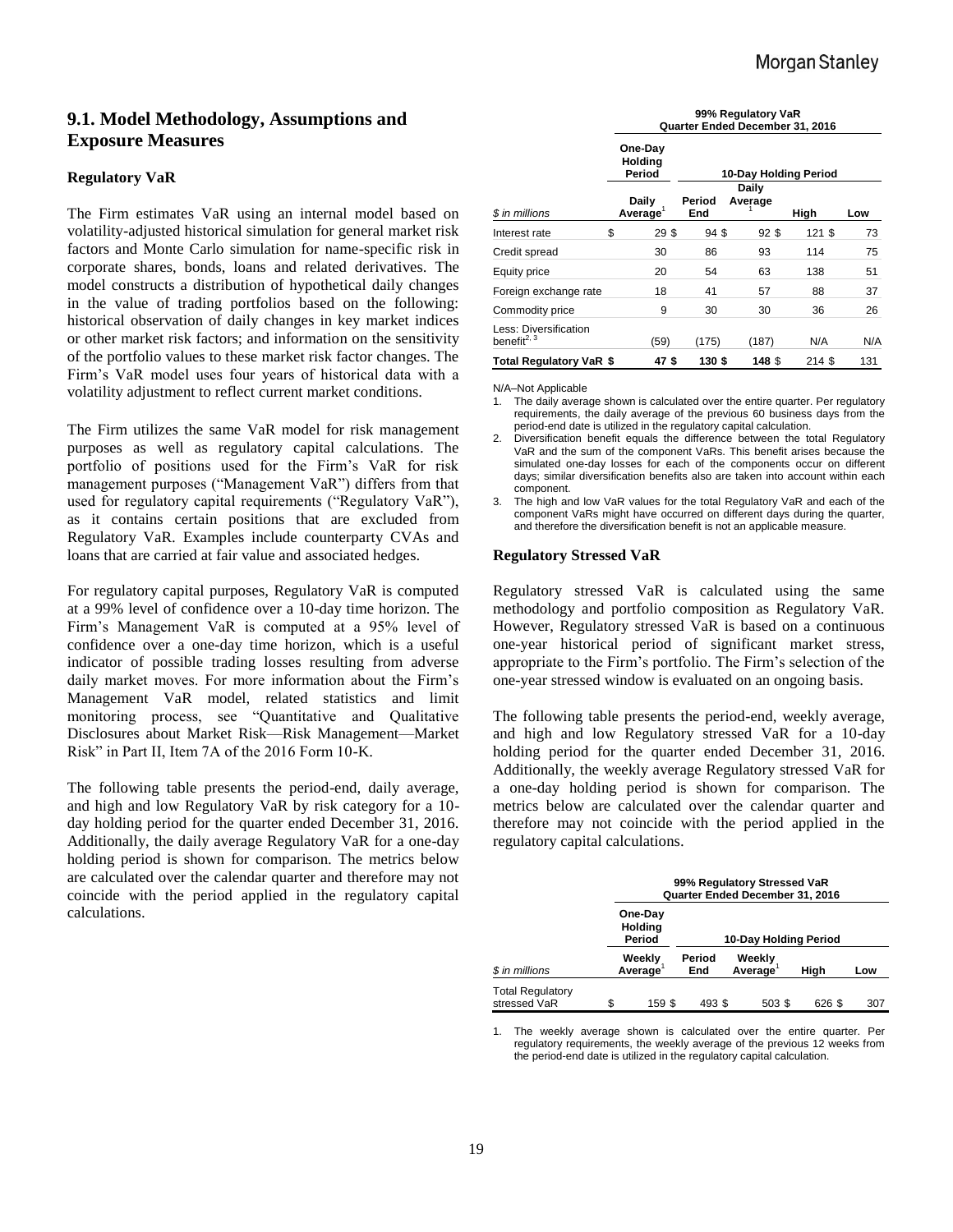#### **Incremental Risk Charge**

The Incremental Risk Charge ("IRC") is an estimate of default and migration risk of unsecuritized credit products in the trading book. The IRC also captures recovery risk, and assumes that average recoveries are lower when default rates are higher. A Monte Carlo simulation-based model is used to calculate the IRC at a 99.9% level of confidence over a oneyear time horizon. A constant level of risk assumption is imposed which ensures that all positions in the IRC portfolio are evaluated over the full one-year time horizon.

The IRC model differentiates the underlying traded instruments by liquidity horizons, with the minimum liquidity horizon set to 3 months. Lower rated issuers receive longer liquidity horizons of between 6 and 12 months. In addition to the ratings-based liquidity horizon, the Firm also applies liquidity horizon penalties to positions that are deemed concentrated.

The following table presents the period-end, weekly average, and high and low IRC for the quarter ended December 31, 2016. The metrics below are calculated over the calendar quarter and therefore may not coincide with the period applied in the regulatory capital calculations.

|                                      | Quarter Ended December 31, 2016 |                                |        |     |  |
|--------------------------------------|---------------------------------|--------------------------------|--------|-----|--|
| \$ in millions                       | Period<br>End                   | Weekly<br>Average <sup>1</sup> | Hiah   | Low |  |
| <b>Total Incremental Risk Charge</b> | 331 \$                          | $241$ \$                       | 331 \$ | 193 |  |

1. The weekly average shown is calculated over the entire quarter. Per regulatory requirements, the weekly average of the previous 12 weeks from the period-end date is utilized in the regulatory capital calculation.

#### **Comprehensive Risk Measure**

Comprehensive Risk Measure ("CRM") is an estimate of risk in the correlation trading portfolio, taking into account credit spread, correlation, basis, recovery and default risks. A Monte Carlo simulation-based model is used to calculate the CRM at a 99.9% level of confidence over a one-year time horizon, applying the constant level of risk assumption.

All positions in the CRM portfolio are given a liquidity horizon of 6 months.

Positions eligible for CRM are also subject to an 8% capital surcharge, which is reflected in "Comprehensive risk measure" in the "Components of measure for market risk and market risk RWAs" table in Section 9 herein.

#### *Correlation Trading Positions*

A correlation trading position is a securitization position for which all or substantially all of the value of the underlying exposure is based on the credit quality of a single company for which a two-way market exists, or on commonly traded indices based on such exposures for which a two-way market exists on the indices. Hedges of correlation trading positions are also considered correlation trading positions. For the quarter ended December 31, 2016, the Firm's aggregate CRM eligible correlation trading positions had a Net Market Value of \$2,130 million, which is comprised of net long market values of \$670 million and net short market values of \$1,460 million. The net long and net short market values are inclusive of netting permitted under U.S. Basel III.

The following table presents the period-end, weekly average, and high and low CRM for the quarter ended December 31, 2016. The metrics below are calculated over the calendar quarter and therefore may not coincide with the period applied in the regulatory capital calculations.

|                                                   | Quarter Ended December 31, 2016 |               |                   |                   |                  |  |  |
|---------------------------------------------------|---------------------------------|---------------|-------------------|-------------------|------------------|--|--|
| \$ in millions                                    |                                 | Period<br>End | Weekly<br>Average | $\mathsf{Hiah}^2$ | Low <sup>2</sup> |  |  |
| <b>Comprehensive Risk Measure</b><br>Modeled      | \$                              | 100S          | 138 \$            | 171 S             | 100              |  |  |
| <b>Comprehensive Risk Measure</b><br>Surcharge    |                                 | 217           | 316               | 336               | 217              |  |  |
| <b>Total Comprehensive Risk</b><br><b>Measure</b> | \$                              | 317 S         | 454 \$            | 506 \$            | 317              |  |  |

1. The weekly average shown is calculated over the entire quarter. Per regulatory requirements, the weekly average of the previous 12 weeks from the period-end date is utilized in the regulatory capital calculation.

2. The high and low measures for the modeled and surcharge measures are evaluated independently. As a result, the high and low measures can occur on different reporting dates and may not be additive to the total charge.

#### **9.2. Model Limitations**

The Firm uses VaR and Stressed VaR as components in a range of risk management tools. Among their benefits, VaR models permit estimation of a portfolio's aggregate market risk exposure, incorporating a range of varied market risks and portfolio assets. However, VaR has various limitations, which include, but are not limited to: use of historical changes in market risk factors, which may not be accurate predictors of future market conditions, and may not fully incorporate the risk of extreme market events that are outsized relative to observed historical market behavior or reflect the historical distribution of results beyond the 99% confidence interval; and reporting of losses over a defined time horizon, which does not reflect the risk of positions that cannot be liquidated or hedged over that defined horizon.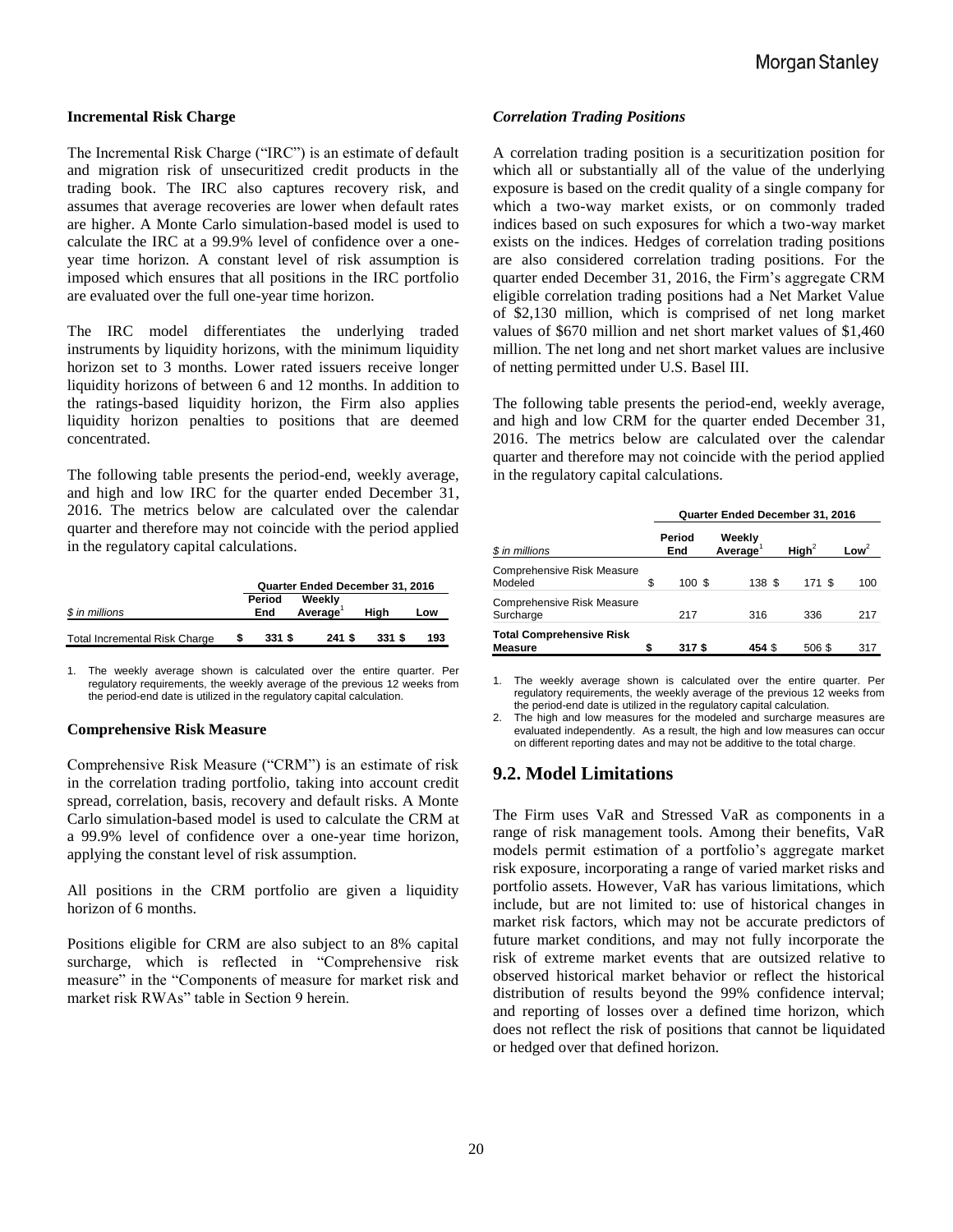The Firm also uses IRC and CRM models to measure default and migration risk of credit spread and correlation trading positions in the trading book. Among their benefits, these models permit estimation of a portfolio's aggregate exposure to default and migration risk, incorporating a range of market risk factors in a period of financial stress. However, the IRC and CRM models have various limitations, which include, but are not limited to: use of historical default rates, credit spread movements, correlation and recovery rates, which may not be accurate predictors of future credit environments, and may not fully incorporate the risk of extreme credit events that are outsized relative to observed historical behavior or reflect the historical distribution of results beyond the 99.9% confidence interval.

Regulatory VaR, Regulatory stressed VaR, IRC and CRM numbers are not readily comparable across firms because of differences in the firms' portfolios, modeling assumptions and methodologies. In IRC and CRM, those differences may be particularly pronounced because of the long risk horizon measured by these models as well as the difficulty in performing backtesting. These differences can result in materially different numbers across firms for similar portfolios. As a result, the model-based numbers tend to be more useful when interpreted as indicators of trends in a firm's risk profile rather than as an absolute measure of risk to be compared across firms.

# **9.3. Model Validation**

The Firm validates its Regulatory VaR model, Regulatory stressed VaR model, IRC model and CRM model on an ongoing basis. The Firm's model validation process is independent of the internal models' development, implementation and operation. The validation process includes, among other things, an evaluation of the conceptual soundness of the internal models.

The Firm's Regulatory VaR model, Regulatory stressed VaR model, IRC model and CRM model have all been approved for use by the Firm's regulators.

# **9.4. Regulatory VaR Backtesting**

One method of evaluating the reasonableness of the Firm's VaR model as a measure of the Firm's potential volatility of net revenue is to compare the VaR with the hypothetical buyand-hold trading revenue. Assuming no intra-day trading, for a 99%/one-day VaR, the expected number of times that trading losses should exceed VaR during the year is two to three times, and, in general, if trading losses were to exceed VaR more than ten times in a year, the adequacy of the VaR model would be questioned. For days where losses exceed the VaR statistic, the Firm examines the drivers of trading losses to evaluate the VaR model's accuracy relative to realized trading results.

The Firm regularly conducts a comparison of its VaR-based estimates with buy-and-hold gains or losses experienced ("backtesting"). The buy-and-hold gains or losses are defined in the U.S. Basel III as profits or losses on covered positions, as defined in Section 9.5 below, excluding fees, commissions, reserves, net interest income and intraday trading. The buyand-hold gains or losses utilized for Regulatory VaR backtesting differs from the daily net trading revenue as disclosed in "Quantitative and Qualitative Disclosures about Market Risk—Risk Management—Market Risk" in Part II, Item 7A of the 2016 Form 10-K. The Firm had no Regulatory VaR backtesting exceptions during the quarter ended December 31, 2016.

# **9.5. Covered Positions**

During the quarter ended December 31, 2016, the Firm had exposures to a wide range of interest rates, credit spread, equity prices, foreign exchange rates and commodity prices and the associated implied volatilities and spreads—related to the global markets in which it conducts its trading activities. For more information about such exposures, see "Quantitative and Qualitative Disclosures about Market Risk—Risk Management—Market Risk—Sales and Trading and Related Activities" in Part II, Item 7A of the 2016 Form 10-K.

Under U.S. Basel III, covered positions include trading assets or liabilities held by the Firm for the purpose of short-term resale or with the intent of benefiting from actual or expected price movements related to its market-making activities, as well as, foreign exchange and commodity exposure of certain banking book assets. CVA is not a covered position under U.S. Basel III and as a result, hedges to the non-covered CVA are themselves not eligible to be covered positions. However, any foreign exchange or commodity exposure of CVA hedges is a covered position.

The Firm manages its covered positions by employing a variety of risk mitigation strategies. These strategies include diversification of risk exposures and hedging. Hedging activities consist of the purchase or sale of positions in related securities and financial instruments, including a variety of derivative products (*e.g.*, futures, forwards, swaps and options). Hedging activities may not always provide effective mitigation against trading losses due to differences in the terms, specific characteristics or other basis risks that may exist between the hedge instrument and the risk exposure that is being hedged. The Firm manages the market risk associated with its trading activities on a Firm-wide basis, on a worldwide trading division level and on an individual product basis. The Firm manages and monitors its market risk exposures in such a way as to maintain a portfolio that the Firm believes is well-diversified in the aggregate with respect to market risk factors and that reflects the Firm's aggregate risk tolerance as established by the Firm's senior management.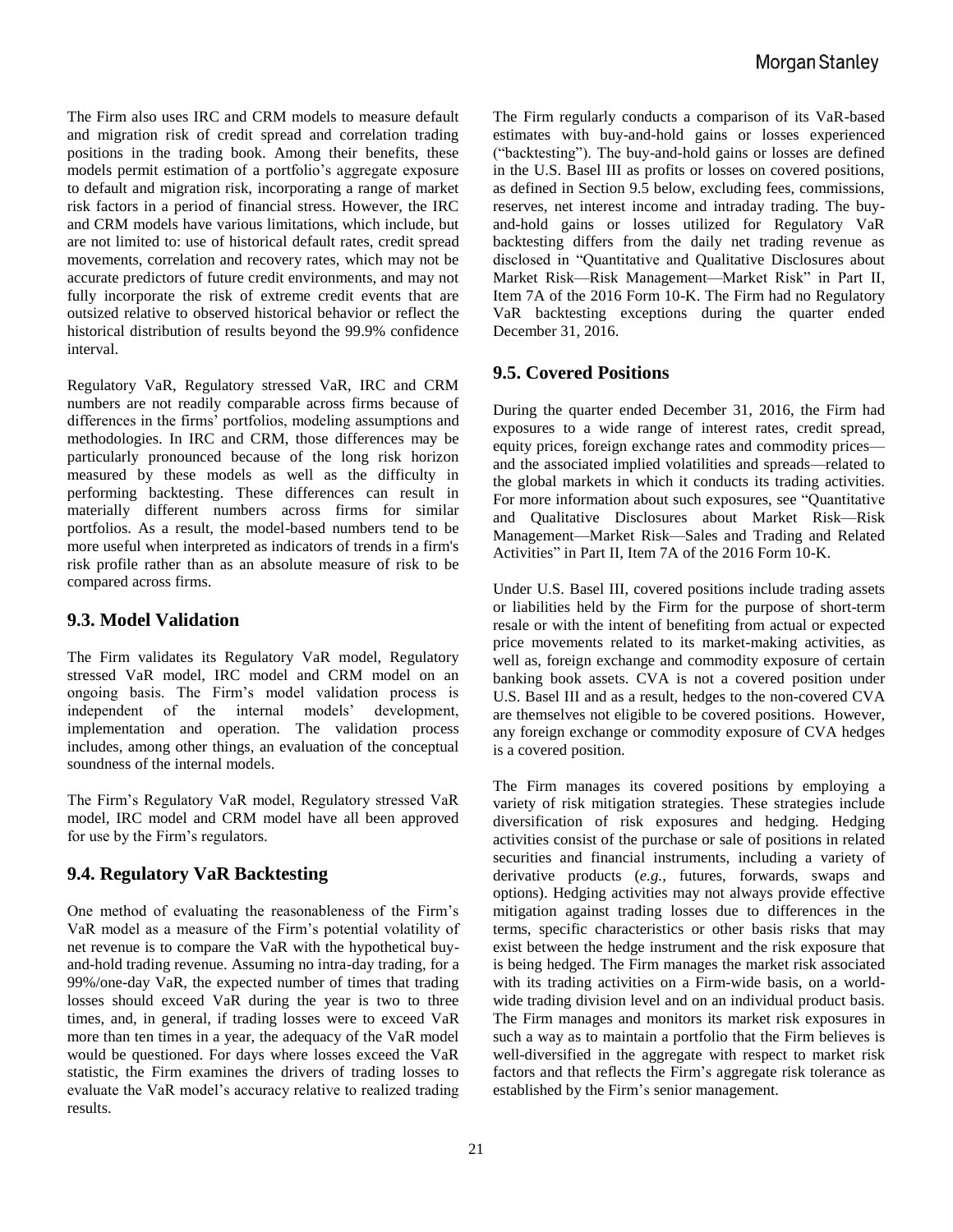#### *Valuation Policies, Procedures, and Methodologies for Covered Positions*

For more information on the Firm's valuation policies, procedures, and methodologies for covered positions (trading assets and trading liabilities), see Note 2 (Significant Accounting Policies) and Note 3 (Fair Values) to the consolidated financial statements in Part II, Item 8 of the 2016 Form 10-K.

# **9.6. Stress Testing of Covered Positions**

The Firm stress tests the market risk of its covered positions at a frequency appropriate to each portfolio and in no case less frequently than quarterly. The stress tests take into account concentration risk, illiquidity under stressed market conditions and other risks arising from the Firm's trading activities.

In addition, the Firm utilizes a proprietary economic stress testing methodology that comprehensively measures the Firm's market and credit risk. The methodology simulates many stress scenarios based on more than 25 years of historical data and attempts to capture the different liquidities of various types of general and specific risks. Event and default risks for relevant credit portfolios are also captured.

Furthermore, as part of the Federal Reserve's annual Comprehensive Capital Analysis and Review, commonly referred to as "CCAR," the Firm is required to perform annual capital stress testing under scenarios prescribed by the Federal Reserve. The stress testing results are submitted to the Federal Reserve and a summary of the results under the severely adverse economic scenario is publicly disclosed. For more information on the Firm's capital plans and stress tests, see "MD&A—Liquidity and Capital Resources—Regulatory Requirements" in Part II, Item 7 of the 2016 Form 10-K.

# **10. Operational Risk**

As defined by U.S. Basel III, operational risk is the risk of loss resulting from inadequate or failed internal processes, people, and systems or from external events (including legal risk but excluding strategic and reputational risk). The Firm may incur operational risk across the full scope of its business activities, including revenue-generating activities (*e.g.*, sales and trading) and support and control groups (*e.g.*, information technology and trade processing). On March 4, 2016, the Basel Committee on Banking Supervision updated its proposal for calculating operational risk regulatory capital. Under the proposal, which would eliminate the use of an internal modelbased approach, required levels of operational risk regulatory capital would generally be determined under a standardized approach based primarily on a financial statement-based measure of operational risk exposure and adjustments based on the particular institution's historic operational loss record. The Firm is evaluating the potential impact of the proposal, which is subject to public comment and further rulemaking procedures. For a further discussion of the Firm's operational risk, see "Quantitative and Qualitative Disclosures about Market Risk—Risk Management—Operational Risk" in Part II, Item 7A of the 2016 Form 10-K.

As an advanced approach banking organization, the Firm is required to compute operational risk RWAs using an advanced measurement approach. The Firm has established an operational risk framework to identify, measure, monitor, and control risk across the Firm. Effective operational risk management is essential to reducing the impact of operational risk incidents and mitigating legal risks. The framework is continually evolving to account for changes in the Firm and to respond to the changing regulatory and business environment. The Firm has implemented operational risk data and assessment systems to monitor and analyze internal and external operational risk events, to assess business environment and internal control factors, and to perform scenario analysis. The collected data elements are incorporated in the operational risk capital model. The model encompasses both quantitative and qualitative elements. Internal loss data and scenario analysis results are direct inputs to the capital models, while external operational risk incidents and business environment and internal control factors are evaluated as part of the scenario analysis process. The Firm maintains governance, review, and validation processes of its advanced measurement approach framework.

The Firm uses the Loss Distribution Approach to model operational risk exposures. In this approach, loss frequency and severity distributions are separately modeled using the Firm's internal loss data experience and combined to produce an Aggregate Loss Distribution at various confidence levels over a one-year period. Regulatory Operational Risk capital is calculated at the 99.9% confidence level. The model also includes Scenario Analysis estimates to complement the Internal Loss Data model. Scenario Analysis is a forwardlooking systematic process to obtain plausible high severity and low frequency estimates of operational risk losses based on expert opinion. This modeling process is performed separately on each of the units of measure. The results are aggregated across all units of measure, taking into account diversification, to determine operational risk regulatory capital.

In addition, the Firm employs a variety of risk processes and mitigants to manage its operational risk exposures. These include a strong governance framework, a comprehensive risk management program and insurance. The Firm continually undertakes measures to improve infrastructure and mitigate operational risk. The goal of the Firm's operational risk management framework is to identify and assess significant operational risks, and to ensure that appropriate mitigation actions are undertaken. Operational risks and associated risk exposures are assessed relative to the risk tolerance established by the Firm's Board of Directors and are prioritized accordingly. The breadth and range of operational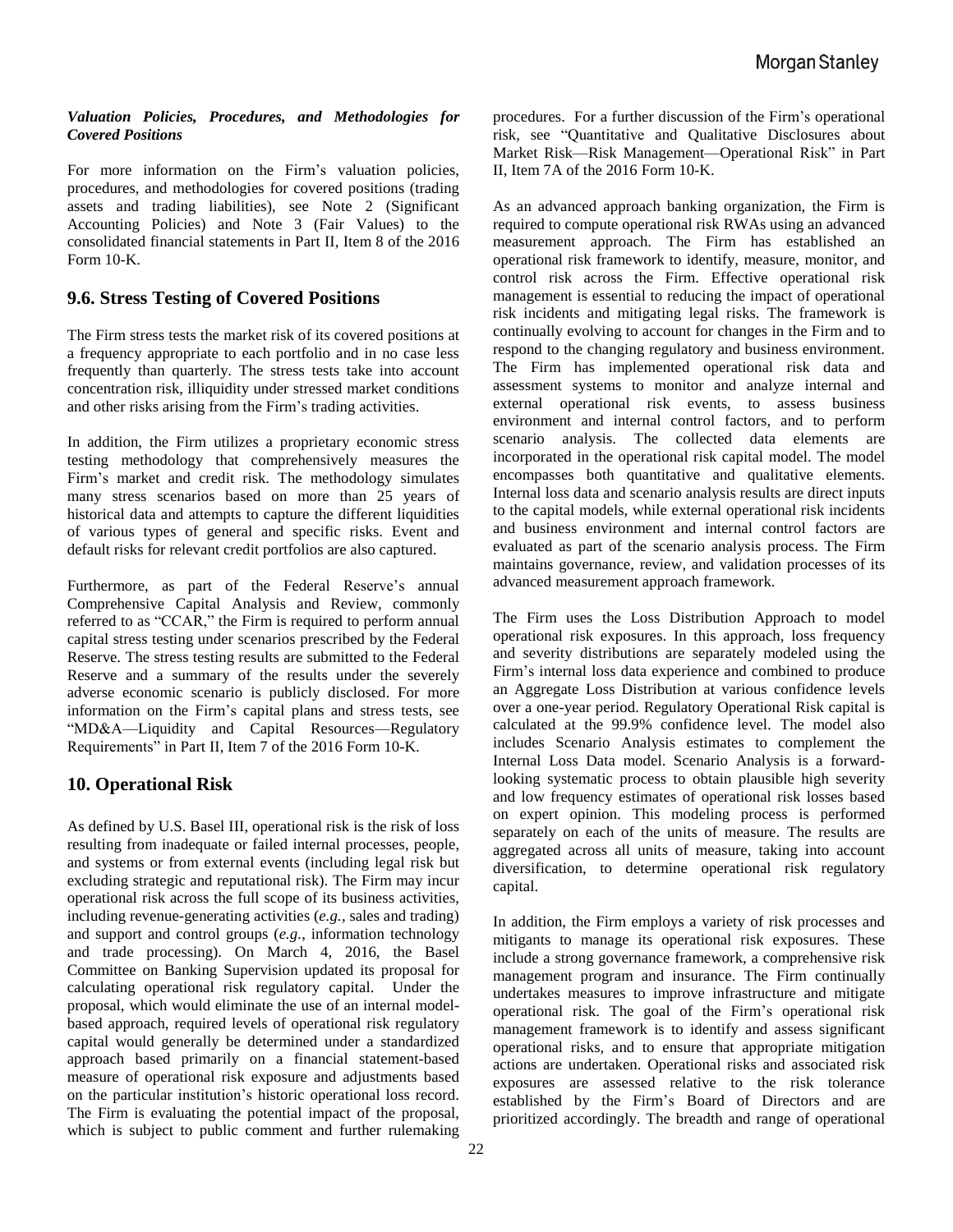risk are such that the types of mitigating activities are wideranging. Examples of activities include the enhancing defenses against cyberattacks, use of legal agreements and contracts to transfer and/or limit operational risk exposures; due diligence; implementation of enhanced policies and procedures; exception management processing controls; and segregation of duties.

See "Capital Adequacy" in Section 4 herein for the Firm's operational risk RWAs at December 31, 2016.

# **11. Supplementary Leverage Ratio**

The Firm and its U.S. Bank Subsidiaries are required to publicly disclose their U.S. Basel III Supplementary Leverage Ratios ("SLR"), which will become effective as a capital standard on January 1, 2018. In addition to the SLR, the Firm is also subject to a Tier 1 leverage ratio capital standard that is currently in effect.

The Tier 1 leverage ratio and SLR are capital measures that are both computed under U.S. Basel III transitional rules, with the primary difference between the two being that the SLR denominator includes off-balance sheet exposures. The SLR denominator is calculated for each reporting period based on the average daily balance of consolidated on-balance sheet assets under U.S. GAAP during the calendar quarter less certain amounts deducted from Tier 1 capital at quarter-end. The SLR denominator also includes the arithmetic mean of month-end balances during the calendar quarter of certain offbalance sheet exposures associated with derivatives (including derivatives that are centrally cleared for clients and sold credit protection), repo-style transactions and other off-balance sheet items. For more information on the supplementary leverage ratio, see "MD&A—Liquidity and Capital Resources— Regulatory Requirements—Supplementary Leverage Ratio" in Part II, Item 7 of the 2016 Form 10-K.

#### *Summary comparison of accounting assets and pro forma supplementary leverage ratio*

The following table presents the consolidated total assets under U.S. GAAP and the pro forma supplementary leverage exposure.

| \$ in millions                                                                                                                                                                           | At<br>December 31,<br>2016 |
|------------------------------------------------------------------------------------------------------------------------------------------------------------------------------------------|----------------------------|
| Total consolidated assets as reported in published financial<br>statements <sup>1</sup>                                                                                                  | \$<br>814,949              |
| Adjustment for investments in banking, financial, insurance or<br>commercial entities that are consolidated for accounting<br>purposes but outside the scope of regulatory consolidation |                            |
| Adjustment for fiduciary assets recognized on balance sheet<br>but excluded from total leverage exposure                                                                                 |                            |
| Adjustment for derivative exposures <sup>2</sup>                                                                                                                                         | 175,676                    |
| Adjustment for repo-style transactions <sup>2</sup>                                                                                                                                      | 17,595                     |
| Adjustment for off-balance sheet exposures <sup>2</sup>                                                                                                                                  | 57,976                     |
| Other adjustments                                                                                                                                                                        |                            |
| a. Adjustments for deductions from tier 1 capital <sup>3</sup>                                                                                                                           | (9, 134)                   |
| b. Adjustments for frequency calculations <sup>4</sup>                                                                                                                                   | 5,587                      |
| Pro forma supplementary leverage exposure                                                                                                                                                | \$<br>1,062,649            |

1. Total consolidated on-balance sheet assets under U.S. GAAP at quarter end.

- 2. Computed as the arithmetic mean of the month-end balances over the calendar quarter.
- 3. Reflects adjustments to Tier 1 capital, including disallowed goodwill, transitional intangible assets, certain deferred tax assets and certain investments in the capital instruments of unconsolidated financial institutions.
- 4. Reflects the difference between spot and average daily balance of consolidated total assets under U.S. GAAP during the calendar quarter.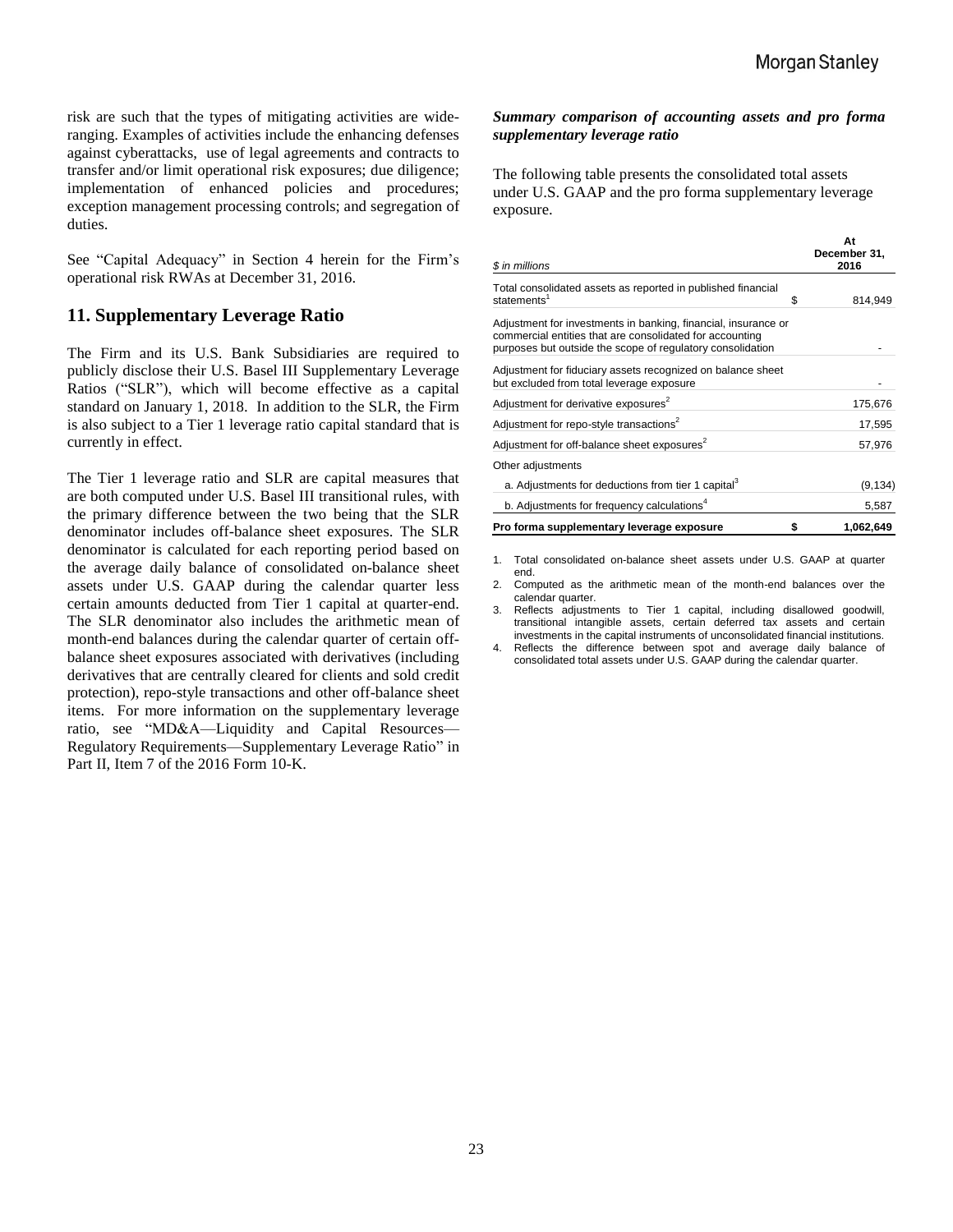*Supplementary leverage ratio:* The following table presents the Firm's Tier 1 leverage ratio, as well as the detailed components of the SLR computation, under U.S. Basel III transitional rules.

| \$ in millions                                                                                                | At<br>December 31, 2016 |            |
|---------------------------------------------------------------------------------------------------------------|-------------------------|------------|
| On-balance sheet exposures                                                                                    |                         |            |
| On-balance sheet assets (excluding on-balance sheet assets for repo-style transactions and derivative         |                         |            |
| exposures, but including cash collateral received in derivative transactions) <sup>1</sup>                    | \$                      | 562,395    |
| Less: Amounts deducted from tier 1 capital <sup>2</sup>                                                       |                         | (9, 134)   |
| Total on-balance sheet exposures (excluding on-balance sheet assets for repo style                            |                         |            |
| transactions and derivatives exposures, but including cash collateral received in derivative transactions)    |                         | 553,261    |
| Derivative disclosures                                                                                        |                         |            |
| Replacement cost for derivative exposures (net of cash variation margin)                                      | \$                      | 33,787     |
| Add-on amounts for potential future exposure (PFE) for derivatives <sup>3</sup>                               |                         | 148.256    |
| Gross-up for cash collateral posted if deducted from the on-balance sheet assets, except for cash             |                         |            |
| variation margin that meets qualifying criteria <sup>3</sup>                                                  |                         |            |
| Less: Deductions of receivable assets for cash variation margin posted in derivative                          |                         |            |
| transactions, if included in on-balance sheet assets                                                          |                         |            |
| Less: Exempted CCP leg of client-cleared transactions <sup>4</sup>                                            |                         |            |
| Effective notional principal amount of sold credit protection <sup>3</sup>                                    |                         | 523,100    |
| Less: Effective notional principal amount offsets and PFE adjustments for sold credit protection <sup>3</sup> |                         | (495, 680) |
| Total derivatives exposures                                                                                   | \$                      | 209,463    |
| <b>Repo-style transactions</b>                                                                                |                         |            |
| On-balance sheet assets for repo-style transactions, including the gross value of receivables for             |                         |            |
| reverse repurchase transactions and the value of securities that qualified for sales treatment, and           |                         |            |
| excluding the value of securities received in a security-for-security repo-style transaction where            |                         |            |
| the securities lender has not sold or re-hypothecated the securities received                                 | \$                      | 303,057    |
| Less: Reduction of the gross value of receivables in reverse repurchase transactions by cash                  |                         |            |
| payables in repurchase transactions under netting agreements <sup>1</sup>                                     |                         | (78, 703)  |
| Counterparty credit risk for all repo-style transactions <sup>3</sup>                                         |                         | 17,595     |
| Exposure for repo-style transactions where a banking organization acts as an agent                            |                         |            |
| Total repo-style transactions                                                                                 | \$                      | 241,949    |
| Other off-balance sheet exposures                                                                             |                         |            |
| Off-balance sheet exposures at gross notional amounts <sup>3, 5</sup>                                         | \$                      | 138,160    |
| Less: Adjustments for conversion to credit equivalent amounts <sup>3</sup>                                    |                         | (80, 184)  |
| Total off-balance sheet exposures                                                                             | \$                      | 57,976     |
| Pro forma supplementary leverage exposure                                                                     | \$                      | 1,062,649  |
| Tier 1 capital <sup>6</sup>                                                                                   |                         | 68,097     |
| Pro forma supplementary leverage ratio'                                                                       |                         | 6.4%       |
| Tier 1 leverage ratio <sup>8</sup>                                                                            |                         | 8.4%       |

1. Computed as the average daily balance of consolidated total assets under U.S. GAAP during the calendar quarter.

2. Reflects adjustments to Tier 1 capital, including disallowed goodwill, transitional intangible assets, certain deferred tax assets, certain investments in the capital instrument of unconsolidated financial institutions and other adjustments.

3. Computed as the arithmetic mean of the month-end balances over the calendar quarter.

4. In accordance with U.S. GAAP, the Central Counterparty (CCP)-facing leg of client-cleared transactions is not included in on-balance sheet asset; therefore, an adjustment is not required under the SLR rules.

5. Off-balance sheet exposures primarily include lending commitments, forward starting reverse repurchase agreements, standby letters of credit and other unfunded commitments and guarantees.

6. Amount represents Tier 1 capital calculated under U.S. Basel III transitional rules.

7. The supplementary leverage ratio equals Tier 1 capital (calculated under U.S. Basel III transitional rules) divided by the pro forma supplementary leverage exposure.

8. The Tier 1 leverage ratio equals Tier 1 capital (calculated under U.S. Basel III transitional rules) divided by the average daily balance of consolidated onbalance sheet assets under U.S. GAAP during the calendar quarter, adjusted for disallowed goodwill, transitional intangible assets, certain deferred tax assets, certain investments in the capital instruments of unconsolidated financial institutions and other adjustments in accordance with U.S. Basel III rules.